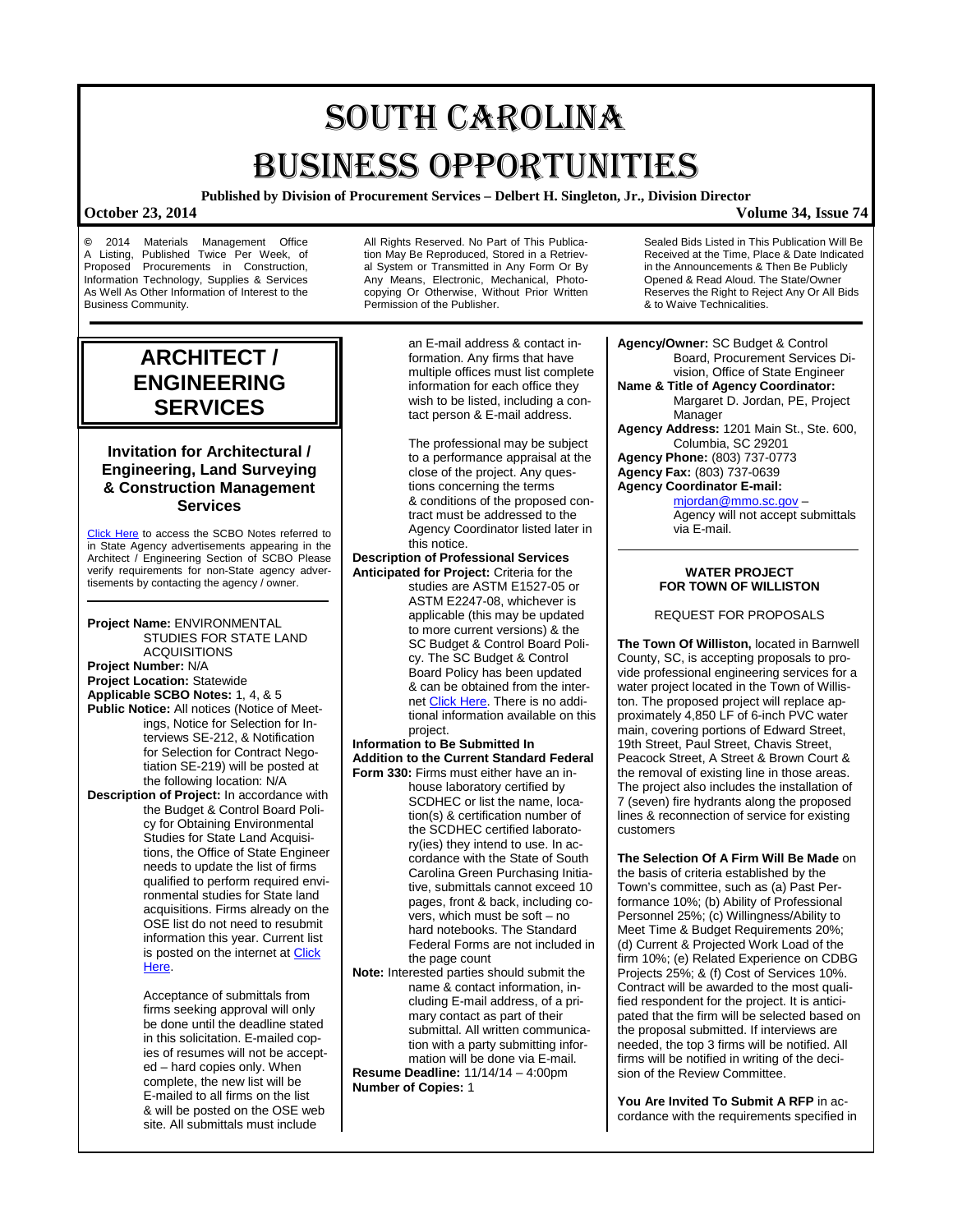the proposal package, which contains the selection criteria & other important information. This project is being partially funded by a Community Development Block Grant through the South Carolina Department of Commerce, Grant Administration. The successful firm shall comply with all requirements of the CDBG program. **For a copy of the request for proposal please contact:**

Regina Pencile, Community Development & Housing Manager Lower Savannah Council of Governments PO Box 850 Aiken, SC 29802 Ph. (803) 649-7981 Fax (803) 649-2248

**Questions Or Requests For Additional Information Must Be Submitted** in writing using the contract information above & received by Monday, November 3, 2014.

**Proposals Must Be Returned To** the Lower Savannah Council of Governments, Attn: Regina Pencile, Community Development & Housing Manager, 2748 Wagener Road, PO Box 850, Aiken, SC 29802, by 4:00pm, Monday, November 10, 2014. No late RFPs will be accepted. This solicitation does not commit the Town of Williston to award a contract to pay any costs incurred in the preparation of a RFP or to procure or contract for services.

## **CONSTRUCTION**

### **Invitation for Construction Bids**

Please verify requirements for non-State agency advertisements by contacting the agency / owner.

Projects expected to cost less than \$50,000 are listed under the Minor Construction heading.

**Project Name:** FRANCIS MARION UNIVERSITY I.D.C. – GENERAL CONSTRUCTION **Project Number:** H18-D064-PD **Project Location:** Florence, SC **Bid Security Required:** Yes **Performance Bond Required:** Yes **Payment Bond Required:** Yes **Description of Project:** This solicitation

includes an actual project that the owner will award, along with an indefinite delivery contract, to the lowest responsive & responsible bidder. The lowest bidder awarded a contract will perform the construction for the actual project for the written bid price & within the specified construction date.

Multiple IDC contracts will be awarded under this solicitation. The successful contractors will

provide construction, restoration, renovation and / or repair services as directed by Francis Marion University located in Florence. The contract will be for a term not to exceed two years. The contractors shall show necessary evidence that they possess & operate a proper business office within 75 miles of the main campus for the extent of the contract. Contractors must be properly licensed in South Carolina.

The actual project includes the renovation of six restrooms, two located in Founders Hall & four located in Cauthen Educational Media Center. The actual project specifications & details are described in the project manual & the project drawings listed under technical specifications in the rear of the manual. Contractor may be subject to performance appraisal at close of project. **Construction Cost Range:** \$1,000,000

**Architect/Engineer:** Francis Marion University

**A/E Contact:** Teresa Cook **A/E Address:** PO Box 100547, Florence, SC 29502 **A/E E-mail:** [tcook@fmarion.edu](mailto:tcook@fmarion.edu)

**A/E Telephone:** (843) 661-1488

**A/E Fax:** (843) 661-1565

**Note:** All questions & correspondence concerning this Invitation to Bid shall be addressed to the A/E.

**Bidding Documents/Plans May Be Obtained From:**

[http://www.fmarion.edu/about/con](http://www.fmarion.edu/about/constructionrenovation) [structionrenovation](http://www.fmarion.edu/about/constructionrenovation)

**Plan Deposit:** None

**Note:** Only those bidding documents / plans obtained from the aforementioned source are official. Bidders rely on copies of bidding documents / plans obtained from any other source at their own risk.

**Bidding Documents/Plans Are Also on File for Viewing Purposes Only At:** The IDC project manual can be found at

[http://www.fmarion.edu/about/con](http://www.fmarion.edu/about/constructionrenovation) [structionrenovation](http://www.fmarion.edu/about/constructionrenovation)

**Pre-Bid Conf.:** Not mandatory

**Pre-Bid Date/Time:** 10/30/14 – 2:00pm **Place:** Francis Marion University, Facilities Management Office

**Agency/Owner:** Francis Marion University **Agency Procurement Officer:** Teresa Cook

**Mailing Address:** PO Box 100547, Florence, SC 29506

**Physical Address:** 4822 East Palmetto St., Florence, SC 29506

**E-mail:** [tcook@fmarion.edu](mailto:tcook@fmarion.edu) **Telephone:** (843) 661-1488 **Fax:** (843) 661-1565 **Bid Closing Date/Time:** 11/10/14 – 2:00pm

### **October 23, 2014 2 Volume 34, Issue 74**

- **Place:** Francis Marion University, Facilities Management Office
- **Hand Deliver Bids To:** Francis Marion University, Attn.: Teresa Cook, Facilities Management Office, 4822 East Palmetto St., Florence, SC 29506
- **Mail Bids To:** Francis Marion University, Attn.: Teresa Cook, Facilities Management Office, PO Box 100547, Florence, SC 29502

**Project Name:** FRANCIS MARION UNIVERSITY I.D.C. – MECHANICAL **Project Number:** H18-D065-FW **Project Location:** Florence, SC **Bid Security Required:** Yes **Performance Bond Required:** Yes **Payment Bond Required:** Yes

**Description of Project:** Contractor will provide mechanical construction, renovation, restoration and / or repair work as directed by the owner. The contract will be for a term not to exceed two years. The University will enter into contracts with no more than two firms. The contractor shall maintain a working office within 75 miles of the main campus for the extent of the contract.

> The 2014 edition of the R.S. Means Mechanical Cost Data Guide will be used. Each IDC contract will have a maximum amount of \$1,000,000. Each delivery order for a project will have a maximum amount of \$250,000. There will be no guaranteed minimum amount of work to be awarded by each IDC contract. The total expected amount of work that may be awarded through this offering is approximately \$1,000,000. The contracting licenses required for this contract are MC-AC5 & MC-HT5. The amount of bid security is \$7,500. The distribution of delivery orders will be determined as described in Section 9.3.6.B of the OSE manual. Contractor may be subject to performance appraisal at close of project.

**Architect/Engineer:** Francis Marion University **A/E Contact:** Teresa Cook

**A/E Address:** PO Box 100547, Florence,

SC 29502

**A/E E-mail: [tcook@fmarion.edu](mailto:tcook@fmarion.edu) A/E Telephone:** (843) 661-1488

**A/E Fax:** (843) 661-1565

**Note:** All questions & correspondence concerning this Invitation to Bid shall be addressed to the A/E.

**Bidding Documents/Plans May Be Obtained From:** Francis Marion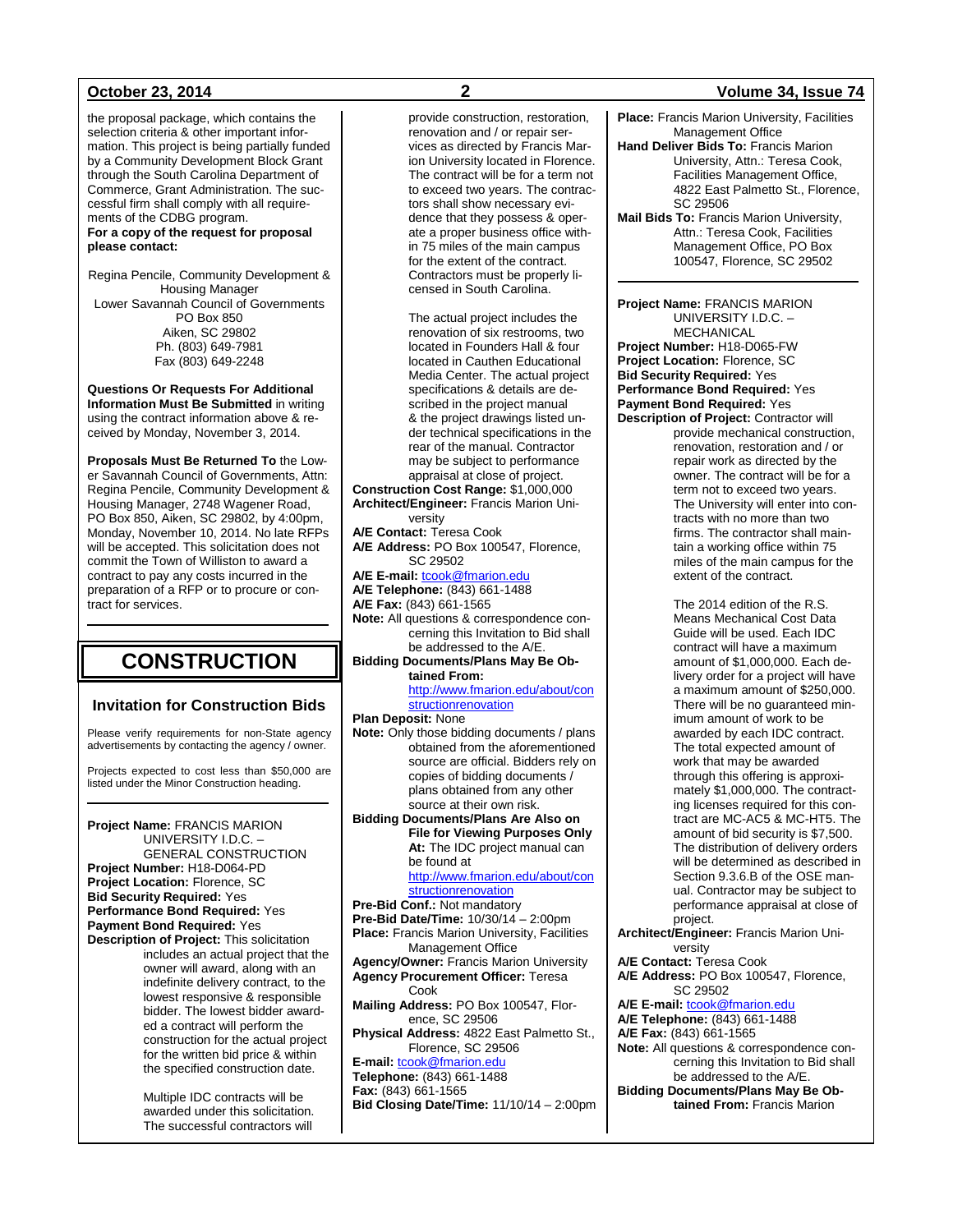University, Facilities Maintenance **Office Plan Deposit:** None **Note:** Only those bidding documents / plans obtained from the aforementioned source are official. Bidders rely on copies of bidding documents / plans obtained from any other source at their own risk. **Bidding Documents/Plans Are Also on File for Viewing Purposes Only At:** The IDC Project Manual can be found at [http://www.fmarion.edu/about/con](http://www.fmarion.edu/about/constructionrenovation) [structionrenovation](http://www.fmarion.edu/about/constructionrenovation) - any addenda can be viewed at the same site, [http://www.fmarion.edu/about/con](http://www.fmarion.edu/about/constructionrenovation) [structionrenovation](http://www.fmarion.edu/about/constructionrenovation) **Pre-Bid Conf./Site Visit:** None **Agency/Owner:** Francis Marion University **Agency Procurement Officer:** Teresa Cook **Mailing Address:** PO Box 100547, Florence, SC 29502 **Physical Address:** 4822 East Palmetto St., Florence, SC 29506 **E-mail:** [tcook@fmarion.edu](mailto:tcook@fmarion.edu) **Telephone:** (843) 661-1488 **Fax:** (843) 661-1565 **Bid Closing Date/Time:** 11/6/14 – 2:00pm **Place:** Francis Marion University, Facilities Management Office **Hand Deliver Bids To:** Francis Marion University, Attn.: Teresa Cook, Facilities Management Office, 4822 East Palmetto St., Florence, SC 29506 **Mail Bids To:** Francis Marion University,

Attn.: Teresa Cook, Facilities Management Office, PO Box 100547, Florence, SC 29502

**Project Name:** S.C.S.D.B. FLUOR FIELDHOUSE **Project Number:** H75-9549-JM **Project Location:** South Carolina School for the Deaf & Blind, Spartanburg **Bid Security Required:** Yes **Performance Bond Required:** Yes **Payment Bond Required:** Yes **Description of Project:** The work includes the construction of an approximately 1,800 SF restroom & locker room facility at the SC School for the Deaf & Blind in Spartanburg. Contractor may be subject to performance appraisal at close of project. **Construction Cost Range:** \$175,000 - \$225,000 **Architect/Engineer:** Goodwyn Mills & Cawood Co. **A/E Contact:** Matthew King **A/E Address:** 101 East Washington St., Ste. 200, Greenville, SC 29601 **E-mail:** [matthew.king@gmcnetwork.com](mailto:matthew.king@gmcnetwork.com) **Telephone:** (864) 527-0460 **A/E Fax:** (864) 527-0461

**Note:** All questions & correspondence concerning this Invitation to Bid shall be addressed to the A/E. **Bidding Documents/Plans May Be Obtained From:** ARC, 225 South Academy St., Greenville, SC 29601, phone (864) 233-5371 **Plan Deposit:** \$25.00, non-refundable **Note:** Only those bidding documents / plans obtained from the aforementioned source are official. Bidders rely on copies of bidding documents / plans obtained from any other source at their own risk. **Pre-Bid Conf.:** Mandatory **Pre-Bid Date/Time:** 10/30/14 – 11:00am **Place:** Walker Hall, Conference Room 103A **Agency/Owner:** The Walker Foundation **Agency Procurement Officer:** Ann Akerman, CEO **Address:** 355 Cedar Springs Rd., Spartanburg, SC 29302 **E-mail:** [aakerman@scsdb.org](mailto:aakerman@scsdb.org) **Telephone:** (864) 577-7583 **Fax:** (864) 577-7585 **Bid Closing Date/Time:** 11/13/14 – 11:00am **Place:** Walker Hall, Conference Room 103A **Hand Deliver/Mail Bids To:** SCSDB, Attn.: Ann Akerman, 355 Cedar Springs Rd., Spartanburg, SC 29302

### **I-73 COMPENSATORY MITIGATION**

PROJECT PROPOSAL ID: P2S 36358

NOTICE TO PARTIES INTERESTED IN COMPENSATORY MITIGATION PROJECTS

**The South Carolina Department Of Transportation (SCDOT)** in cooperation with the Federal Highway Administration (FHWA) requests Executive Summary, Technical & Cost Proposals from all interested parties experienced compensatory wetland & stream mitigation services necessary for the construction of the new Interstate 73 (I-73) facility in eastern South Carolina. SCDOT & the Federal Highway Administration will be using the design-build method of contracting for this federal-aid project.

**The Scope Of Work For This Project Will Include** a period of performance of approximately eight (8) years & will comprise the development of the mitigation plan, approval of the mitigation plan, implementation/construction of the mitigation plan & monitoring consistent with the mitigation plan. The project tasks include the following: Task 1: Submit Draft Permittee-Responsible Mitigation Plan; Task 2: Implementation of Baseline Data Collection Plan; Task 3: Final Permittee Responsible Mitigation Plan; Task 4: Recordation of Conservation Easement; Task 5: Mitigation

### Site Construction; & Task 6: Post-Construction Performance Standard Monitoring.

**In Evaluating Proposals, Qualifications,** SCDOT will use a one-step process to select a proposer with which to execute a contract for this project. The Adjusted Low Bid method will be utilized in determining the award of the contract. After evaluating the submitted technical proposals & opening the cost proposals, SCDOT intends to award the contract to the proposer with the lowest Total Adjusted Bid.

**In Evaluating The Technical Proposals,** SCDOT will consider the Team Corporate Background, Qualifications & Experience; Technical Approach; Project Phasing; & Quality Control & Approach.

**Interested Parties May Obtain A Copy** of the Request for Proposal (RFP) & I-73 project information online at [Click Here.](http://www.dot.state.sc.us/doing/constructionletting_designbuild.aspx)

**Technical & Cost Proposals Must Be** 

**Submitted** in accordance with the Request for Proposal (RFP). Responsive parties shall submit one (1) original of the Technical Proposal, identified as "Original" on the outside of the binder/booklet, ten (10) printed & bound copies, identified as "Copy" on the outside of the binder/booklet, one (1) electronic PDF (CD) copy of the Technical Proposal & one (1) sealed, printed copy of the Cost Proposal no later than Wednesday, March 4, 2015, by 2:00pm, EDT to:

> Contract Administrator S.C. Department of Transportation 955 Park Street, Room 334 Post Office Box 191 Columbia, SC 29202-0191

### **S.C.D.O.T. I-77 WIDENING**

NOTICE TO PARTIES INTERESTED IN DESIGN-BUILD PROJECTS

**SCDOT Requests Letters Of Interest** & current resume of qualifications from all interested parties experienced in all phases of highway design & construction to provide design & construction services for widening of I-77 from I-20 to Killian Road in Richland County, SC.

**Interested Parties Are Requested To Visit** the SCDOT Design Build website at Click [Here.](http://www.scdot.org/doing/constructionLetting_DesignBuild.aspx)

**Deadline For Submittal Of Qualifications:** Friday, November 21, 2014 at 2:00pm, EDT

**Submit To:** Contract Administrator, South Carolina Department of Transportation, 955 Park St. Room 334, Columbia, SC 29201

> Jeffrey O. Elliott, P.E. Contract Administration Engineer

### **October 23, 2014 3 Volume 34, Issue 74**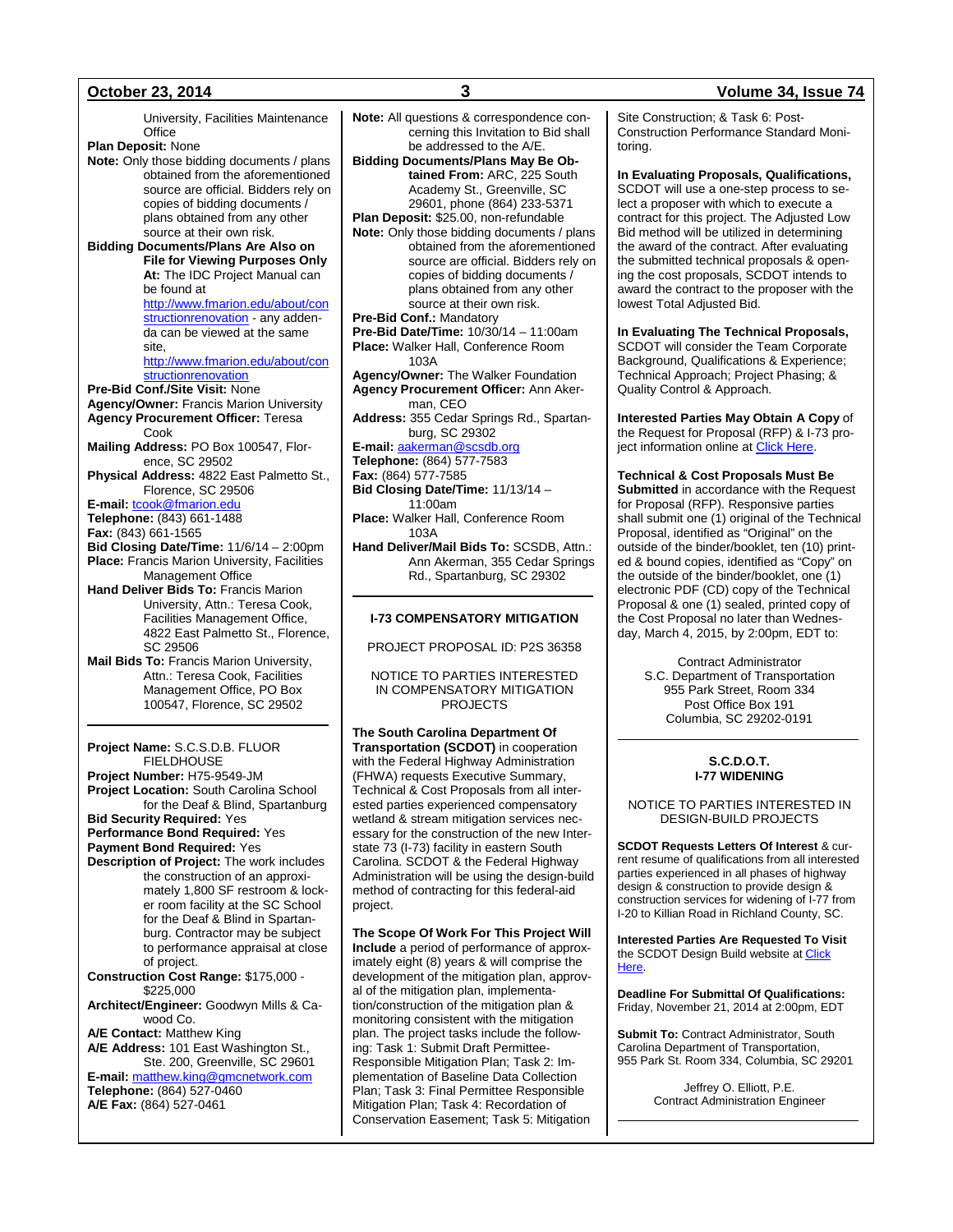### **RENOVATION OF RUTLEDGE COLLEGE & LEGARE-PINCKNEY COLLEGE AT UNIVERSITY OF SOUTH CAROLINA**

### REQUEST FOR QUALIFICATIONS FROM TRADE CONTRACTORS

**Qualifications For The Renovation** of Rutledge College and LeGare-Pinckney College at the University of South Carolina campus will be received from qualified trade contractors properly licensed under the laws of the State of SC by the Owner and Construction Manager at Risk. Project and bid package information will be shared on October 30, 2014, from 4:00pm to 5:30pm at the Colonial Life Arena McGuire Room. Participants may park in the GS4/FS4 lot (bordered by Greene, Gadsden, Devine and Lincoln streets) directly across Greene Street from the Colonial Life Arena.

**Event Date:** October 30, 2014 **Event Time:** 4:00pm to 5:30pm **Owner:** University of SC at Columbia **Architects**: Watson Tate Savory & Liollio **CMAR:** Metcon, Inc. – Columbia, SC

### **Rutledge & Legare-Pinckney Renova-**

**tions Include** exterior renovations to replace historic windows, doors, and exterior roof, masonry and stucco repairs; interior demolition, renovation, and replacement of walls, HVAC, plumbing, electrical, and fire protection. The project includes abatement of asbestos contaminated soils in crawl spaces, enlarged mechanical room spaces, and some HVAC upgrades to existing spaces; stairwell work and major rough carpentry and structural repairs. The project will require a high level of sensitivity to schedule, safety, and site logistics.

### **Construction Is Scheduled To Take**

**Place** in two (2) six-month periods from May to October 2015 and from January to June 2016. Bidding will take place in January 2015. Bids will be taken for renovation of both buildings as one lump sum project for each trade package. Plans will be available December 2014. The total construction cost budget is \$13M.

### **Project Information And Pre-**

**Qualification Forms Are Available** at Metcon, Inc., 1415 Park Street, Columbia, SC 29201, (803) 254-5255, Attention: Brian DeLong, Sr., Project Manager or at [http://metconus.com/estimating/cm](http://metconus.com/estimating/cm-risk/USC)[risk/USC.](http://metconus.com/estimating/cm-risk/USC)

**Prequalified & 2nd Tier Bidders Will Be Notified** of pre-bid meetings. The trade contractor's qualifications, past performance, similar project experience, financial stability and ability to perform the requirements of the contract are the general evaluation criteria for pre-qualification. DBE / MBE / SB firms are encouraged to attend & pre-qualify.

### **Metcon, A 100% Native American-Owned Firm,** is SC licensed construction manager with offices in SC and NC. We actively pursue an affirmative policy of fostering, promoting and conducting business with small, disadvantaged, disabled, and women and minority owned enterprises and they are encouraged to participate in the prequalification and bid process. All qualifications will comply with the laws of the State of South Carolina.

**Prequalification Notices And Advertisement For Bids** will be online, in local newspapers, AGC & ISqFt.

**Project Name:** LYMAN MILL VILLAGE SEWER REHABILITATION PROJECT **Project Number:** 040025.04 **Location:** Lyman, SC **Bid Security Required:** Yes **Performance Bond Required:** Yes **Payment Bond Required:** Yes **Description of Project:** Project includes

the installation of cured-in-placepipe (CIPP) lining for approximately 6900 linear feet of gravity sewer line, similar work for approximately 102 service laterals, & rehabilitation of approximately 28 existing manholes. The project also includes the installation of 2 new manholes & approximately 240 linear feet of associated piping. This project will be funded with federal funds through a Community Development Block Grant (CDBG) provided by the SC Department of Commerce & is subject to the special funding provisions included in the Contract.

**Construction Cost Range:** \$500,000 **Architect/Engineer:** Davis & Floyd, Inc.

- **A/E Contact:** Danny Ware, PE
- **A/E Address:** 1319 Hwy 72 221 East, Greenwood, SC 29649

**A/E Telephone:** (864) 229-5211

**A/E Fax:** (864) 229-7844

**A/E E-mail:** [dware@davisfloyd.com](mailto:dware@davisfloyd.com)

**Plans May Be Obtained From: Electronic** copies of the contract documents may be obtained for no charge by emailing **Documents-**[GWD@davisfloyd.com.](mailto:Documents-GWD@davisfloyd.com) Hard copies may be obtained at a nonrefundable cost of \$150.00 by written request to Davis & Floyd, Inc., PO Drawer 428, Greenwood, SC 29648 Attn: Ms. Cheryl Adams

**Pre-Bid Conf./Site Visit:** Non-mandatory **Pre-Bid Date/Time:** 11/4/14 – 1:00pm **Place:** Town Hall, 81 Groce Road, Lyman, SC 29365 **Bid Due Date/Time:** 11/18/14 – 1:00pm **Place:** Town Hall, 81 Groce Road, Lyman, SC 29365

**Agency/Owner:** Town of Lyman

### **October 23, 2014 4 Volume 34, Issue 74**

**Name & Title of Agency Coordinator:** Mr. Brian Smith, Wastewater Operations Manager **Address:** Department of Public Works, 160 Groce Road, Lyman, SC 29365 **Telephone:** (864) 439-0090 **Fax:** (864) 439-9050 **Email:** [bsmith@lymansc.gov](mailto:bsmith@lymansc.gov) **Hand Deliver/Mail Bids To:** Mr. Brian

Smith, Wastewater Operations Manager

### **DRAINAGE & PAVING PROJECT FOR CITY OF MARION**

The City of Marion is currently accepting sealed bids for a drainage & paving project inside the city limits. Bids must be received no later than 12:00pm, on Friday, October 31, 2014, at Marion City Hall, 107 S Main St, (PO Box 1190), Marion SC 29571. No late, no telephoned, no emailed & no faxed bids will be accepted.

A site visit is possible, but not mandatory. If a site visit is desired, please contact Alan Ammons, [aammons@marionsc.gov](mailto:aammons@marionsc.gov) or (843) 423-5961 to schedule.

For more information interested parties should contact Alan Ammons, [aam](mailto:aammons@marionsc.gov)[mons@marionsc.gov](mailto:aammons@marionsc.gov) , or Elizabeth Ficik, [eficik@marionsc.gov,](mailto:eficik@marionsc.gov) or call (843) 423- 5961. Bid package / description of work is available at City Hall.

The City of Marion has the right to accept or refuse any & all bids. The Invitation to Bid does not bind the City of Marion to purchase anything from the bidder. Contractor assumes responsibility for Workman's Compensation & General Liability Insurance. All work performed shall meet state & local codes.

Equal Opportunity Employer

### **CHARLESTON COUNTY SCHOOL DISTRICT MINORITY BUSINESS OPPORTUNITY EXPO**

The Charleston County School District is hosting an Minority Business Opportunity Expo Friday, October 24,2014, at RB Stall High School, 3625 Ashley Phosphate Road, North Charleston SC 29418.

You will have a chance to meet representatives from the Charleston County School District who will make you aware of upcoming projects.

For more information, visi[t Click Here.](http://www.ccsdschools.com/documents/MinorityBusinessExpo.pdf)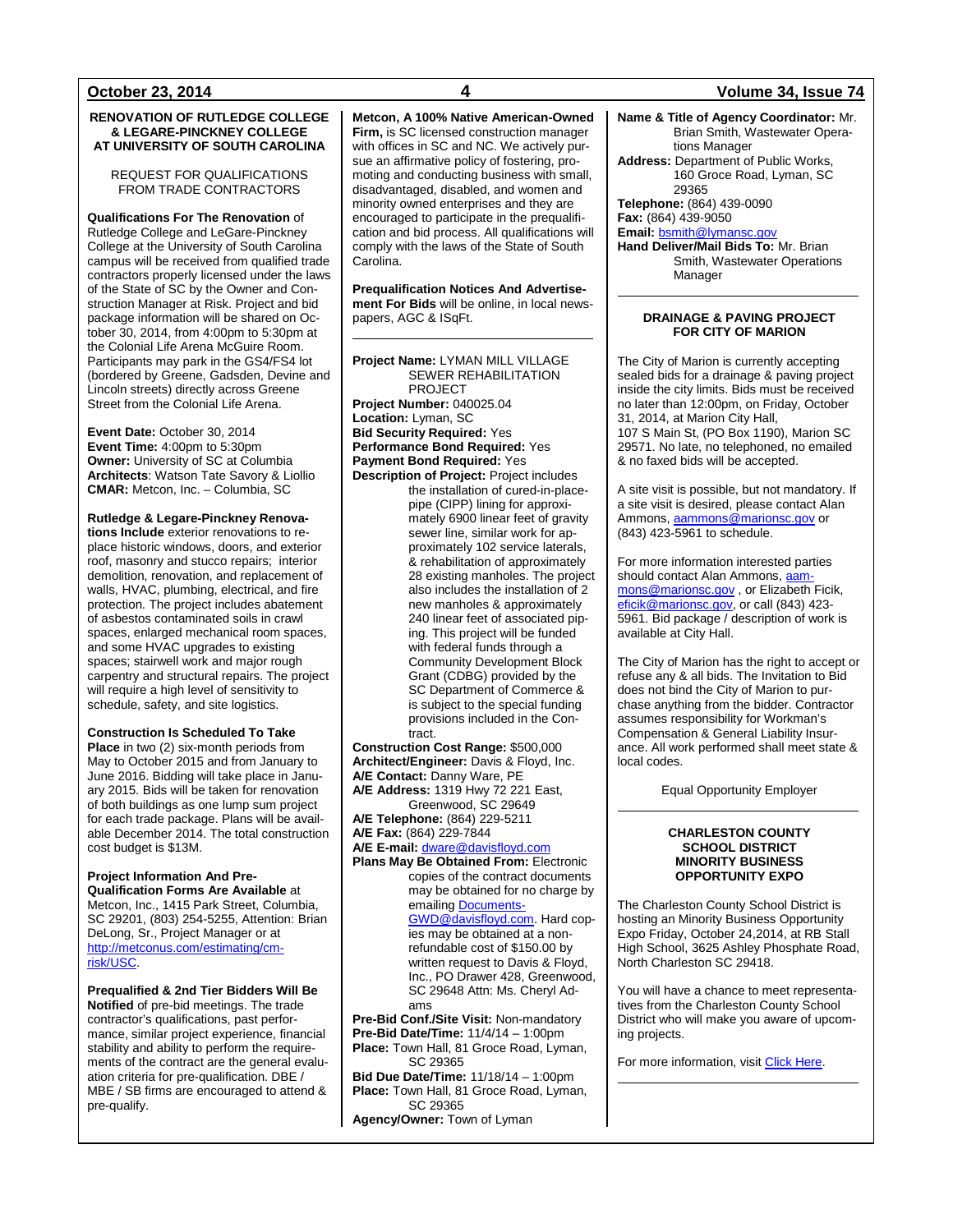**Description of Work:** NORTH RHETT AVENUE SIDEWALKS **Solicitation Number:** IFB No. 4909-15C **Due Date for Written Questions:** 11/4/14 – 5:00pm. Fax number is (843) 958-4758 or send E-mail to [wcurtis@charlestoncounty.org](mailto:wcurtis@charlestoncounty.org) **Due Date/Time:** 11/19/14 – 3:00pm **Location:** Charleston County Procurement Dept., 4045 Bridge View Dr.,

Ste. B250, North Charleston, SC 29405 **Download Solicitation From:** [Click Here](http://www.charlestoncounty.org/departments/procurement/current-bids.php)

This solicitation does not commit the County of Charleston to award a contract, to pay any cost incurred in the preparation of applications submitted, or to procure or contract for the services.

The County reserves the right to accept or reject any, all or any part of applications received as a result of this request, or to cancel in part or in its entirety this Invitation for Bids if it is in the best interest of the County to do so. The County will be the sole judge as to whether bids submitted meet all requirements contained in this solicitation.

### **PATHWAY PROJECT FOR HILTON HEAD ISLAND**

INVITATION FOR BIDS IFB 2014-0030

**The Town Of Hilton Head Island Is Soliciting Sealed Bids** from qualified contractors for the Hargray To Shelter Cove Town Centre Pathway Project. This project consists of installing a multi-use pathway along US278B Eastbound (William Hilton Parkway) from Hargray to Shelter Cove Town Centre. The constructions plans & specifications will be used as the primary basis for developing bids.

**Plans & Specifications Are Open To Inspection** at or may be purchased from Savannah Blue Print Company, at 807 William Hilton Parkway #200, Hilton Head Island, SC 29928[, www.savannahblue.com,](http://www.savannahblue.com/)  (800) 672-7260 or (843) 686-6663 or fax (843) 686-4090. Construction plans & specifications may also be viewed on the Town's web sit[e www.hiltonheadislandsc.gov](http://www.hiltonheadislandsc.gov/).

**A Mandatory Pre-Bid Conference Will Be Conducted** at 2:00pm, on Wednesday, October 29, 2014, at Town Hall, One Town Center Court, Hilton Head Island, SC. The Town will only accept bids from those in attendance at this meeting. A question & response period will be open until Wednesday, November 5, 2014.

### **Sealed Bids Are Due No Later Than**

2:00pm, Wednesday, November 12, 2014. All bids must be sealed & clearly marked on the outer package, "Town of Hilton Head Island – IFB 2014-0030, Hargray to Shelter Cove Town Centre Pathway Project," Attention Galen Knighten. Sealed bids shall be hand delivered to the receptionist at Town Hall or delivered by traceable service (Fed-

Ex, UPS, etc.), to the Town of Hilton Head Island, Attn.: Galen Knighten, One Town Center Court, Hilton Head Island, SC 29928. Bids sent by fax will not be accepted.

**Bidders Shall Be Licensed** to perform the work described herein as required by Section 40-11-10 et seq., South Carolina Code of Laws, 1976 (as amended) & Section 10- 1-10 et seq., Code of the Town of Hilton Head Island, South Carolina, 1983 (as amended).

**The Town Reserves The Right To Accept** or reject any or all bids received as a result of this request or to negotiate with all qualified bidders or to cancel in part or in its entirety this solicitation if it is in the best interest of the Town to do so. The Town further reserves the right to delete or reduce the quantities of certain items at its sole discretion.

**This Solicitation Does Not Commit The Town** to award a contract or to pay for any costs incurred in the preparation of your proposal or to procure or contract for any articles of goods or services.

**The Bid Must Be Signed** by an official authorized to bind the bidder, & it shall contain a statement to the effect that the proposal is firm for a period of at least 90 days from the date of opening.

**The Town Does Not Discriminate** on the basis of race, color, national origin, sex, religion, age or disability in employment or provision of services.

**For Additional Information Concerning This Solicitation,** please contact Galen Knighten a[t galenk@hiltonheadislandsc.gov](mailto:galenk@hiltonheadislandsc.gov) or (843) 341-4778.

### **CLOVER REPLACEMENT MIDDLE SCHOOL**

**Competitive Sealed Bids For** Clover Replacement Middle School in Clover, SC, will be received from the pre-qualified general contractors only, opened & read aloud by the Owner and/or construction manager at the Clover School District Office on:

**Date/Time:** November 25, 2014 at 2:00pm

**Project Name:** Clover Replacement Middle **School** 

**Location:** Intersection of Highway 55 & Barrett Rd., Clover, SC

**Owner:** Clover School District Two, 604 Bethel Street, Clover, SC 29710

**Architect:** LS3P Associates, 227 W. Trade Street, Suite 700, Charlotte, NC 28202

## **October 23, 2014 5 Volume 34, Issue 74**

**Construction Manager:** Cumming Corp., 604 Bethel Street, Clover, South Carolina 29710, (803) 810-8027[, kclay](mailto:kclayton@ccorpusa.com)[ton@ccorpusa.com,](mailto:kclayton@ccorpusa.com) Attn: J. Kelly Clayton, CCM, PE

**The Scope Of This Project Consists Of**

the construction of a 175,000 square feet middle school. The design of the structure is load bearing masonry with brick veneer. The building is composed of general & laboratory classrooms, media center, kitchen/cafeteria area & physical education spaces. The roof is a combination of standing seam metal & built-up construction. General finishes include painted CMU, LVT & epoxy Terrazzo. Exterior work consists of asphalt parking lots & driveways.

**Bidding Documents Will Be Available Online At** [http://infoexchange.ls3p.com](http://infoexchange.ls3p.com/) on or before October 31, 2014.

**Bids Shall Be Binding** for (60) calendar days from the date bids are opened. All bids are to be accompanied by a bid bond of not less than five percent (5%) of the base bid.

**The Successful Bidder Will Be Required To Furnish** performance & payment bonds in the amount of one hundred percent (100%) of the contract amount.

**Only Bids From The Following Pre-Qualified General Contractors Will Be Accepted:** Beam Construction Co., Inc., Clancy & Theys Construction Co., Contract Construction, Inc., Edifice, Inc., Edison Foard Construction Services, Inc., HG Reynolds Co., Inc., JD Goodrum Co., Inc., JM Cope Construction, Matthews Construction Co., Inc., Randolph Builders, Inc. & Shelco, LLC.

**Bidders' Attention Is Directed** to the requirements of the construction schedule, which is a part of the bidding documents & to the liquidated damages conditions outlined in Paragraph 10 of Section 00 21 13 Instructions to Bidders.

**Bids Shall Be Submitted** on the bid form provided in the bid documents or by addendum, shall be enclosed in a sealed opaque envelope bearing the bidder's name, address, license number, identification of the contract being bid & the name of the project. All bids must comply with the laws of the State of South Carolina.

**A Pre-Bid Conference Will Be Held** on November 6, 2014, at 10:00am, at the Clover School District Office. Although this prebid conference is not mandatory, all bidders are strongly encouraged to attend.

**The Owner Reserves The Right** to reject any & all bids, waive informalities & award the contract in the best interest of the owner.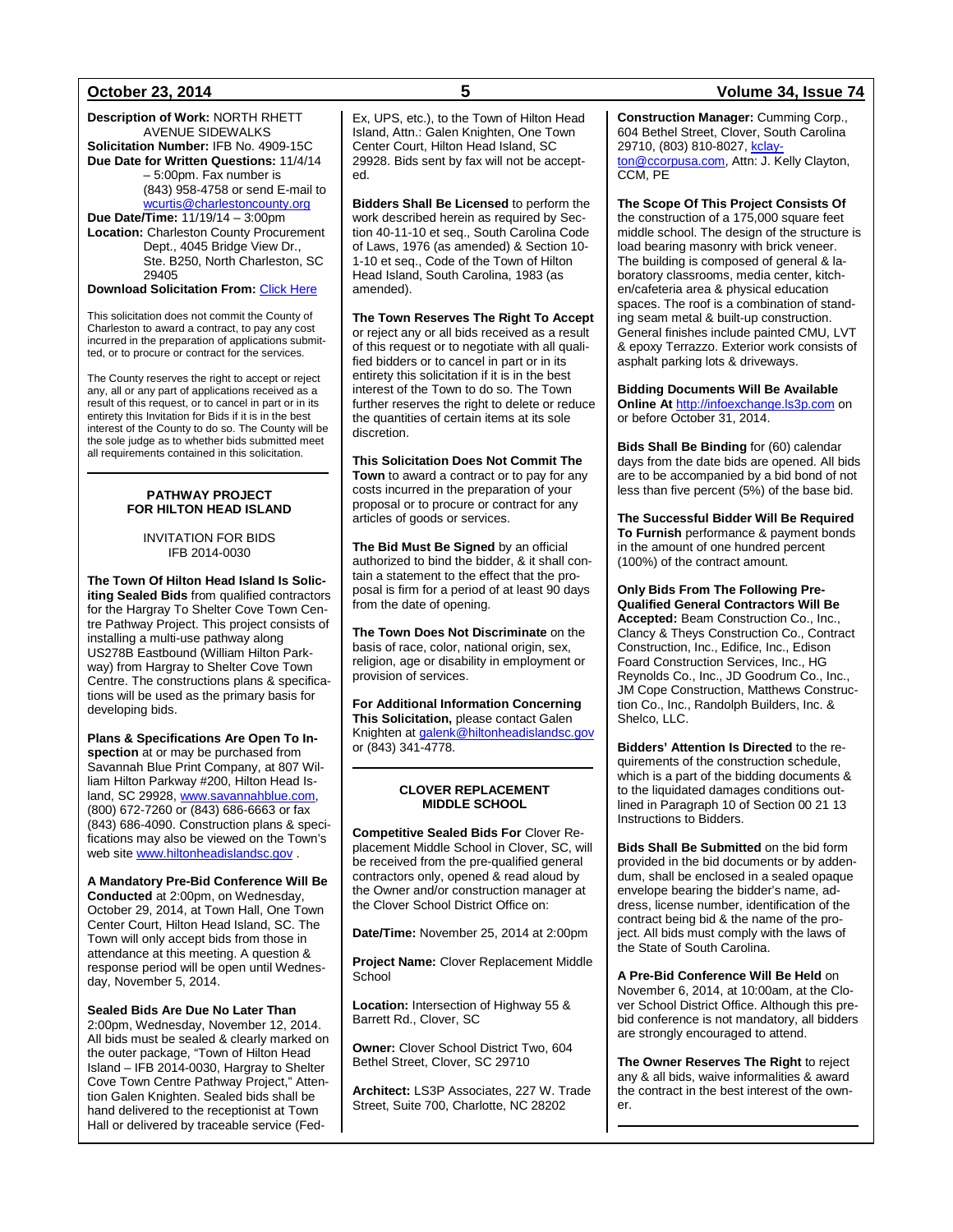### **2014 RESURFACING PROJECT, PACKAGE A FOR RICHLAND COUNTY**

**Richland County, SC Is Soliciting Sealed & Competitive Bids** from qualified contractors for the 2014 Resurfacing Project Package A.

**Sealed Bids Clearly Marked** "2014 Resurfacing Project Package A Bid No. RC-100-PT-1415" shall be accepted by the Richland County Office of Procurement, 2020 Hampton Street, Suite 3064, PO Box 192, Columbia, SC 29202, until 2:00pm, local time, Thursday, November 20, 2014. Bids will not be accepted after the above date & time.

**A Complete Set Of Bid Documents May Be Obtained** for \$50.00 (non-refundable) per set from the office of the Consultant, ICA Engineering, Inc., 501 Huger Street, Columbia, SC 29201. Details of the work may be examined online a[t http://www.cagc.org](http://www.cagc.org/) & at the office of the consultant.

**The Work Under This Contract Will Consist Of** milling, full depth patching, full depth cement stabilization, microsurfacing, and/or resurfacing of approximately 4.83 miles of roadway located within Richland County:

> South Royal Tower Drive Muskrat Run Silver Fox Lane Cheryse Court Murray Point Lane Brookview Lane St. Albans Road St. Stephens Road East St. Stephens Road West Concord Place Road Sweet Thorne Road Market Hill Court Chevelston Road Southern Drive

**All Work On The Project Must Be Completed** no later than May 15, 2015. Bidders must be legally qualified under the provisions of the South Carolina Contractors Licensing Law. Bids shall remain valid for approximately one hundred & twenty (120) days after opening of bids. Bids must be sealed with name & address of bidder, contractor's license number & accompanied by a bidder's bond, for 5 percent (5%) of the amount of the bid. Bid bond will be duly executed by the bidder as principal & having as surety thereon a surety company licensed to do business in the State of South Carolina. Successful bidder will be required to furnish a satisfactory Performance & Payment Bond each in the amount of 100 percent (100%) of the bid.

**Richland County Reserves The Right** to reject any & all bids, portions thereof, to waive minor technicalities & informalities, & to make an award deemed in its best interest.

### **2014 RESURFACING PROJECT, PACKAGE B FOR RICHLAND COUNTY**

**Richland County, SC Is Soliciting Sealed & Competitive Bids** from qualified contractors for the 2014 Resurfacing Project Package B.

**Sealed Bids Clearly Marked** "2014 Resurfacing Project Package B Bid No. RC-101-PT-1415" shall be accepted by the Richland County Office of Procurement, 2020 Hampton Street, Suite 3064, PO Box 192, Columbia, SC 29202, until 2:00pm, local time, Thursday, November 20, 2014. Bids will not be accepted after the above date & time.

**A Complete Set Of Bid Documents May Be Obtained** for \$50.00 (non-refundable) per set from the office of the Consultant, ICA Engineering, Inc., 501 Huger Street, Columbia, South Carolina, 29201. Details of the work may be examined online at http://www.cagc.org & at the office of the Consultant.

**The Work Under This Contract Will Consist Of** milling, full depth patching, and/or resurfacing of approximately 5.69 miles of roadway located within Richland County:

> Windmill Orchard Windridge Road Harvest Hill Avenue Harrington Drive Splendora Drive Arcola Drive Inway Drive Constable Lane Hibernia Street Wotan Road American Italian Way Quaker Drive Sagemont Drive Beaver Dam Drive

**All Work On The Project Must Be Completed** no later than May 15, 2015. Bidders must be legally qualified under the provisions of the South Carolina Contractors Licensing Law. Bids shall remain valid for approximately one hundred & twenty (120) days after opening of bids. Bids must be sealed with name & address of bidder, contractor's license number & accompanied by a bidder's bond, for 5 percent (5%) of the amount of the bid. Bid bond will be duly executed by the bidder as principal & having as surety thereon a surety company licensed to do business in the State of South Carolina. Successful bidder will be required to furnish a satisfactory performance & payment bond each in the amount of 100 percent (100%) of the bid.

**Richland County Reserves The Right** to reject any & all bids, portions thereof, to waive minor technicalities & informalities, & to make an award deemed in its best interest.

**October 23, 2014 6 Volume 34, Issue 74**

## **CONSULTANT / PROFESSIONAL SERVICES**

**Description:** VISITOR REVENUE PROGRAM FOR THE U.S.C. **SYSTEM Solicitation Number:** USC-RFP-2714-CJ **Submit Offer By:** 11/10/14 – 3:00pm **Purchasing Entity:** USC Purchasing, 6th Floor, 1600 Hampton St., Columbia, SC 29208, phone (803) 777-4115 **Bid Request:** The bid package is available through the USC Purchasing web site[, http://purchasing.sc.edu](http://purchasing.sc.edu/) or call the USC bid line at (803) 777-0255

**Buyer:** Charles Johnson

### **DOWNTOWN BICYCLING & WALKING PLAN FOR CITY OF GREER**

REQUEST FOR PROPOSAL

The City of Greer will accept sealed proposals until 11:00am, Friday, November 7, 2014, at Greer City Hall, 301 E. Poinsett Street, Greer, SC 29651, for preparing a Downtown Bicycling & Walking Plan for the City of Greer. Proposal packages may be downloaded from the website at [www.cityofgreer.org.](http://www.cityofgreer.org/)

The City reserves the right to reject any & all proposals & to waive any technicalities & informalities in any proposal & to award the proposal in the best interest of the City of Greer. All challenges to specifications will be prohibited if not submitted in writing five (5) days prior to proposal opening.

## **EQUIPMENT**

**Description:** AUGER **Solicitation Number:** 5400008654 **Submit Offer By:** 11/5/14 – 10:00am **Purchasing Agency:** SC Department of Corrections, Purchasing Branch, 4420 Broad River Rd., Columbia, SC 29210 **Buyer:** Jonathan Eckstrom **Phone:** (803) 896-1934 **E-mail:** [eckstrom.jonathan@doc.sc.gov](mailto:eckstrom.jonathan@doc.sc.gov) **Download Solicitation From:** [http://webprod.cio.sc.gov/SCSolicitationWe](http://webprod.cio.sc.gov/SCSolicitationWeb/solicitationAttachment.do?solicitnumber=5400008654) [b/solicitationAttachment.do?solicitnumber=5](http://webprod.cio.sc.gov/SCSolicitationWeb/solicitationAttachment.do?solicitnumber=5400008654) [400008654](http://webprod.cio.sc.gov/SCSolicitationWeb/solicitationAttachment.do?solicitnumber=5400008654)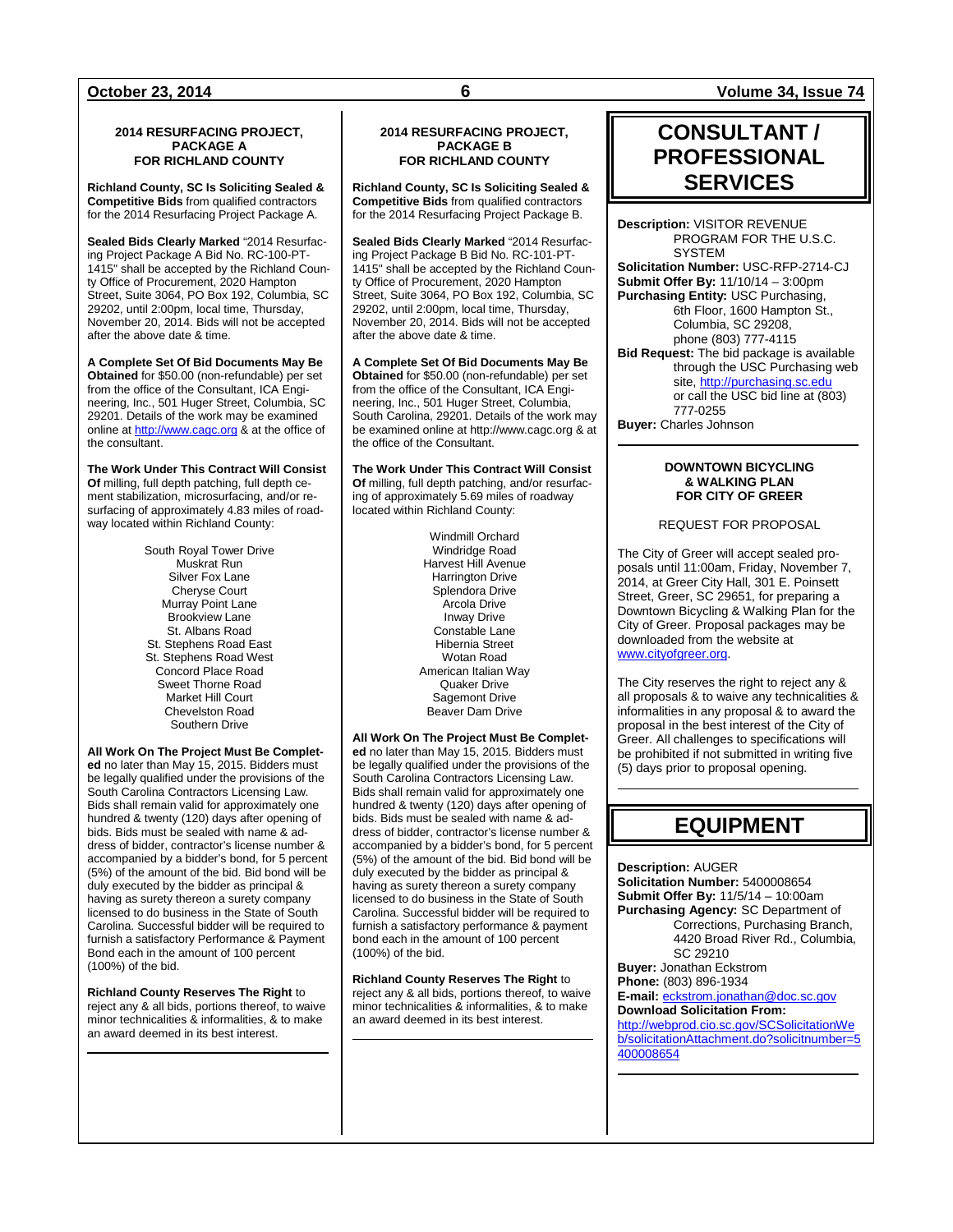**Description:** TACTICAL HAND-HELD METAL DETECTORS **Solicitation Number:** 5400008697 **Submit Offer By:** 11/3/14 – 5:00pm **Purchasing Agency:** SC Department of Probation, Parole & Pardon, 2221 Devine St., Columbia, SC 29205 **Buyer:** Deborah Tyler **Email:** [deborah.tyler@ppp.sc.gov](mailto:deborah.tyler@ppp.sc.gov) **Phone:** (803) 734-8538 [http://webprod.cio.sc.gov/SCSolicitationWe](http://webprod.cio.sc.gov/SCSolicitationWeb/solicitationAttachment.do?solicitnumber=5400008697) [b/solicitationAttachment.do?solicitnumber=5](http://webprod.cio.sc.gov/SCSolicitationWeb/solicitationAttachment.do?solicitnumber=5400008697) [400008697](http://webprod.cio.sc.gov/SCSolicitationWeb/solicitationAttachment.do?solicitnumber=5400008697)

### *RE-BID*

**Description:** LUMINESCENCE MEASUREMENT SYSTEM **Solicitation Number:** 46357088 Re-bid **Delivery Point:** Clemson, SC **Submit Offer By:** 11/6/14 – 2:15pm, ET **Purchasing Entity:** Clemson University, Procurement Services, Administrative Services Building, 108 Silas N. Pearman Blvd., Clemson, SC 29634 **Direct Inquiries to Buyer:** Jody R. Burgess, phone (864) 650-8050, E-mail [jodyb@clemson.edu](mailto:jodyb@clemson.edu) **Download Solicitation From:** [www.clemson.edu/cfo/procureme](http://www.clemson.edu/cfo/procurement/vendors) [nt/vendors](http://www.clemson.edu/cfo/procurement/vendors)

**Description:** REPLACEMENT OF 15-TON ROOFTOP UNIT **Specifics:** Supply all material, equipment & labor to replace one 15-ton rooftop packaged unit with new 410A HVAC 15-ton rooftop packaged heat pump system, as specified. Basis of design: Trane Voyager. Acceptable manufacturers: Trane or Carrier. **Solicitation Number:** 1702 **Delivery Point:** SC Vocational Rehabilitation Department, Greenville Area Office, 105 Parkins Mill Rd., Greenville, SC 29607 **Site Visit:** To make an appointment, call Mike Laney at (864) 297-3066. **Bid Opening Date/Time:** 10/30/14 – 8:30am

**Bid Opening Location:** SC Vocational Rehabilitation Department, State Headquarters, 1410 Boston Ave., West Columbia, SC 29170 **Direct Inquiries To:** Mark Spires,

phone (803) 896-6034 **Get Bid Package From Buyer:** Mike Cupp, phone (803) 896-6521, E-mail [mcupp@scvrd.state.sc.us](mailto:mcupp@scvrd.state.sc.us)

**Description:** PROVIDE & INSTALL TWO TRUE COMMERCIAL CS900R RECUMBENT BIKES & THREE TRUE COMMERCIAL CS650T TREADMILLS WITH MEDICAL RAILS **Solicitation Number:** 0905 **Delivery Point:** SC Vocational Rehabilitation Department, Muscular Development Center, Building 6002, 1410 Boston Ave., West Columbia, SC 29170 **Bid Opening Date/Time:** 10/30/14 – 8:30am **Bid Opening Location:** SC Vocational Rehabilitation Department, State Headquarters, 1410 Boston Ave., West Columbia, SC 29170

**Get Bid Package From Buyer:** Mike Cupp **E-mail:** [mcupp@scvrd.state.sc.us](mailto:mcupp@scvrd.state.sc.us) **Phone:** (803) 896-6521

**Description:** FURNISH, DELIVER & INSTALL NEW HOBART CLPS76E STAINLESS STEEL DISHWASHER ON U.S.C.- UPSTATE CAMPUS **Solicitation No.:** USCU-RFQ-102314-JD **Delivery Point:** Spartanburg **Site Visit:** Not mandatory. To make an appointment, contact Janice Dellinger, phone (864) 503-5353 or E-mail [jdellinger@uscupstate.edu](mailto:jdellinger@uscupstate.edu) **Submit Offer By:** 11/5/14 – 10:00am. Not a public bid opening **Purchasing Entity:** USC-Upstate, Purchasing Department, 800 University Way, Spartanburg, SC 29303 **Direct Inquiries to Buyer:** Janice Dellinger, (864) 503-5353, [Jdellinger@uscupstate.edu](mailto:Jdellinger@uscupstate.edu) **Download Solicitation From:** [www.uscupstate.edu/rfq](http://www.uscupstate.edu/rfq)

**Description:** WALK-IN COOLER **Solicitation Number:** 54532095 **Delivery Point:** Charleston **Bid Opening Date/Time:** 11/3/14 – 11:00am, ET **Bid Opening Location:** Clemson University, Procurement Services, Administrative Services Building, 108 Perimeter Rd., Clemson, SC 29634 **Direct Inquiries to Buyer:** April Pitts, phone (864) 656-1773, E-mai[l apitts@clemson.edu](mailto:apitts@clemson.edu) **Download Solicitation From:**

[www.clemson.edu/cfo/procureme](http://www.clemson.edu/cfo/procurement/vendors) [nt/vendors](http://www.clemson.edu/cfo/procurement/vendors)

### **October 23, 2014 7 Volume 34, Issue 74**

**Description:** BOAT & TRAILER **Solicitation Number:** 55286179 **Delivery Point:** Clemson, SC **Submit Offer By:** 11/3/14 – 11:00am, ET **Purchasing Entity:** Clemson University, Procurement Services, Administrative Services Building, 108 Perimeter Rd., Clemson, SC 29634 **Direct Inquiries to Buyer:** April Pitts, phone (864) 656-1773, E-mai[l apitts@clemson.edu](mailto:apitts@clemson.edu) **Download Solicitation From:** [www.clemson.edu/cfo/procureme](http://www.clemson.edu/cfo/procurement/vendors) [nt/vendors](http://www.clemson.edu/cfo/procurement/vendors)

**Description:** SELF-CONTAINED BREATHING APPARATUS & ALL SUPPORTING EQUIPMENT FOR SIMPSONVILLE FIRE DEPARTMENT **Solicitation Number:** 1 **Submit Offer By:** 11/25/14 – 12:00 noon. Not a public bid opening **Purchasing Agency:** City of Simpsonville Fire Department, 118 N.E. Main St., Simpsonville, SC 29681 **Direct Inquiries To:** Chief Wesley Williams, E-mai[l chief@simpsonvillefd.com](mailto:chief@simpsonvillefd.com)

**Description:** REAR-WHEEL DRIVE POLICE SEDAN PURSUIT PACKAGE **Solicitation Number:** CDPS101814 **Delivery Point:** Clinton, SC **Submit Offer By:** 11/6/14 – 2:00pm **Purchasing Agency:** City of Clinton, 211 North Broad St., PO Drawer 748, Clinton, SC 29325 **Buyer:** Joey Meadors, (864) 833-7500, [jmeadors@cityofclintonsc.com](mailto:jmeadors@cityofclintonsc.com) **Download Solicitation From:** [www.cityofclintonsc.com,](http://www.cityofclintonsc.com/) Click on "How Do I" tab.

**Description:** REFUSE REAR LOADER TRUCK **Solicitation Number:** 15-SW-01

**Delivery Point:** James Island, SC **Submit Offer By:** 11/25/14 – 2:00pm **Purchasing Agency:** James Island Public Service District, 1739 Signal Point Rd., Charleston, SC 29412 **Direct Inquiries To:** Steve Aden, (843) 795-9060, [adens@jipsd.org](mailto:adens@jipsd.org) **Download Solicitation From:** [www.jipsd.org](http://www.jipsd.org/)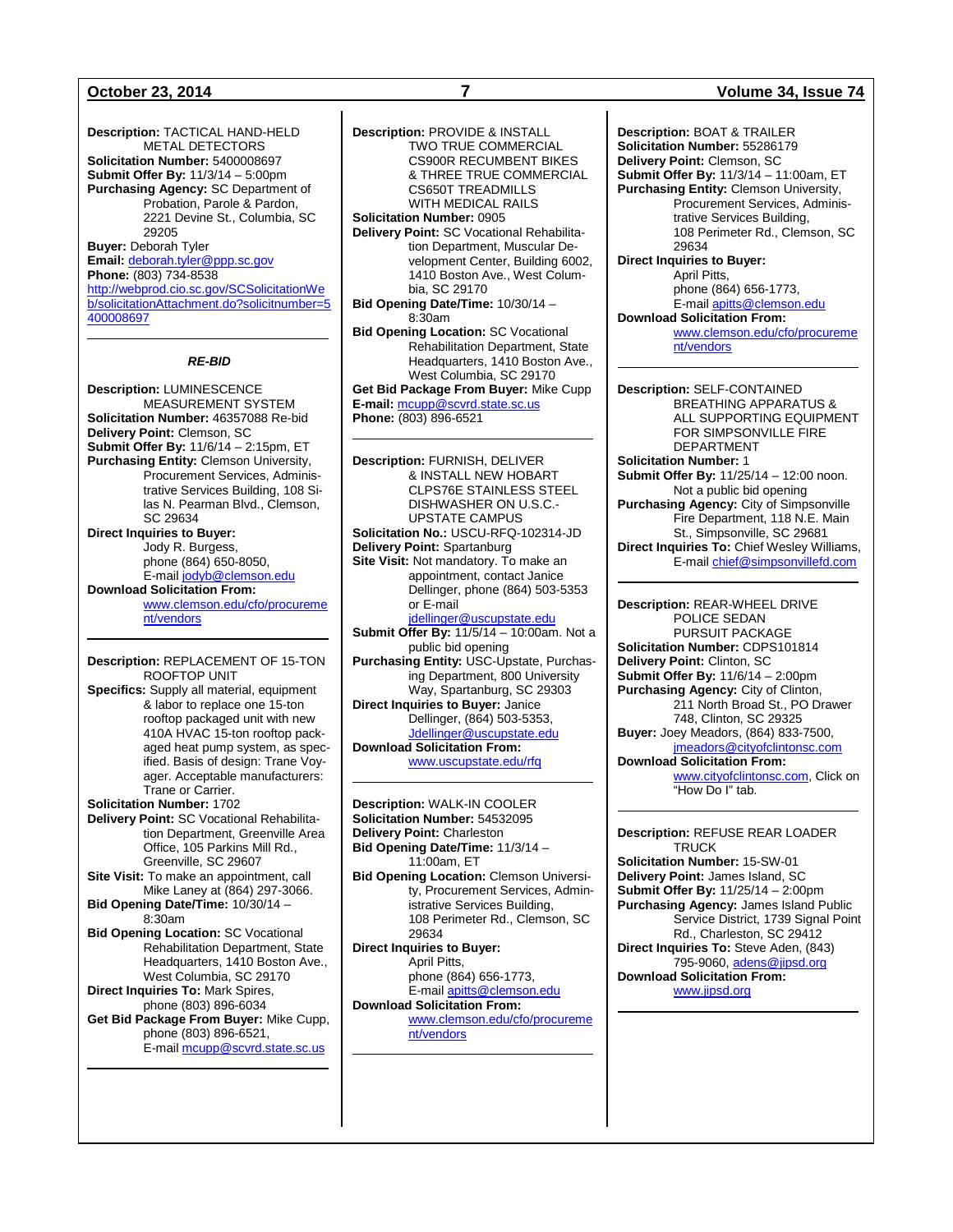**Description:** THE LANCASTER COUNTY SCHOOL DISTRICT IS ACCEPTING COMPETITIVE QUOTATIONS FOR A HOBART CL44C DISHWASHING MACHINE & BOOSTER HEATER FOR KERSHAW ELEMENTARY SCHOOL.

**Solicitation Number:** 201509 **Due Date/Time:** 10/30/14 at 2:00pm, local time

**Submit To:** Lancaster County School District, Attn: Cara Cox, Procurement Specialist, 300 South Catawba St., Lancaster, SC 29720, [Pro](mailto:Procurement.Dept@lcsdmail.net)[curement.Dept@lcsdmail.net,](mailto:Procurement.Dept@lcsdmail.net) Fax (803) 285-9729

**Inquiries:** [Procurement.Dept@lcsdmail.net](mailto:Procurement.Dept@lcsdmail.net) **Bid Requests:** [www.lancastercsd.com](http://www.lancastercsd.com/)

### **DIESEL GENERATOR FOR SPARTANBURG SCHOOL DISTRICT 7**

Spartanburg School District 7 is seeking sealed bids for a diesel generator for the District Office. Sealed bids are due into the District 7 Business Office, 610 Dupre Drive, Spartanburg, SC 29307, by October 31, 2014, at 2:00pm. For questions call John Paul at (864) 594-6167 & reference IFB #14-15-12.

IFB can be downloaded by going to "Proposals - Bids" under link

[http://spartanburg7.org/resources/procurem](http://spartanburg7.org/resources/procurement) [ent.](http://spartanburg7.org/resources/procurement) Please emai[l japaul@spart7.org](mailto:japaul@spart7.org) to be added to bid list for potential addenda & updates.

## **INFORMATION TECHNOLOGY**

**Description:** MERU NETWORKS WIRELESS EQUIPMENT **Solicitation Number:** 5400008665 **Submit Offer By:** 11/4/14 – 12:00pm **Purchasing Agency:** SC Dept. of Archives & History, Procurement Office, 8301 Parklane Rd., Columbia, SC 29223 **Buyer:** Terry Mulholland **Phone**: (803) 896-6163 **Email:** [tmulholland@scdah.state.sc.us](mailto:tmulholland@scdah.state.sc.us) **Download Solicitation From:** [http://webprod.cio.sc.gov/SCSolicitationWe](http://webprod.cio.sc.gov/SCSolicitationWeb/solicitationAttachment.do?solicitnumber=5400008665)

[b/solicitationAttachment.do?solicitnumber=5](http://webprod.cio.sc.gov/SCSolicitationWeb/solicitationAttachment.do?solicitnumber=5400008665) [400008665](http://webprod.cio.sc.gov/SCSolicitationWeb/solicitationAttachment.do?solicitnumber=5400008665)

**Description:** BLUE COAT MAINTENANCE SUPPORT **Solicitation Number:** 5400008689 **Submit Offer By:** 11/3/14 – 5:00pm **Purchasing Agency:** SC Department of Probation, Parole & Pardon, 2221 Devine St., Columbia, SC **Buyer:** Yolanda Davis **Email:** [YDavis@ppp.state.sc.us](mailto:YDavis@ppp.state.sc.us) **Phone:** (803) 734-9287 **Download Solicitation From:** [http://webprod.cio.sc.gov/SCSolicitationWe](http://webprod.cio.sc.gov/SCSolicitationWeb/solicitationAttachment.do?solicitnumber=5400008689) [b/solicitationAttachment.do?solicitnumber=5](http://webprod.cio.sc.gov/SCSolicitationWeb/solicitationAttachment.do?solicitnumber=5400008689) [400008689](http://webprod.cio.sc.gov/SCSolicitationWeb/solicitationAttachment.do?solicitnumber=5400008689)

### REQUEST FOR INFORMATION

**Description:** GAP ANALYSIS FOR UNEMPLOYMENT INSURANCE TAX FUNCTIONAL REQUIREMENTS **Solicitation Number:** 5400008691 **Submit Offer By:** 11/7/14 – 10:00am **Purchasing Agency:** SC Department of Employment & Workforce, 1550 Gadsden St., Columbia, SC 29201 **Buyer:** Daniel Covey **Email:** [dcovey@dew.sc.gov](mailto:dcovey@dew.sc.gov) **Phone:** (803) 737-2402 **Download Solicitation From:** [http://webprod.cio.sc.gov/SCSolicitationWe](http://webprod.cio.sc.gov/SCSolicitationWeb/solicitationAttachment.do?solicitnumber=5400008691) [b/solicitationAttachment.do?solicitnumber=5](http://webprod.cio.sc.gov/SCSolicitationWeb/solicitationAttachment.do?solicitnumber=5400008691) [400008691](http://webprod.cio.sc.gov/SCSolicitationWeb/solicitationAttachment.do?solicitnumber=5400008691)

**Description:** TRAINING MANAGEMENT SYSTEM FOR ADJUTANT GENERAL'S OFFICE **Solicitation Number:** 5400008513 **Submit Offer By:** 11/24/14 – 2:30pm **Purchasing Agency:** ITMO, Division of Procurement Services, Budget & Control Board, 1201 Main St., Ste. 601, Columbia, SC 29201 **Buyer:** Christy Smith **E-mail:** [csmith@mmo.sc.gov](mailto:csmith@mmo.sc.gov) **Phone:** (803) 896-0022 **Download Solicitation From:** [http://webprod.cio.sc.gov/SCSolicitationWe](http://webprod.cio.sc.gov/SCSolicitationWeb/solicitationAttachment.do?solicitnumber=5400008513) [b/solicitationAttachment.do?solicitnumber=5](http://webprod.cio.sc.gov/SCSolicitationWeb/solicitationAttachment.do?solicitnumber=5400008513) [400008513](http://webprod.cio.sc.gov/SCSolicitationWeb/solicitationAttachment.do?solicitnumber=5400008513)

**Description:** REMOTE COMPUTER SUPPORT & CHAT SYSTEM **Solicitation Number:** 55173632 **Delivery Point:** Clemson, SC **Submit Offer By:** 11/10/14 – 2:30pm, ET **Purchasing Entity:** Clemson University, Procurement Services, Administrative Services Building, 108 Perimeter Rd., Clemson, SC 29634 **Buyer:** Tammy Crooks, (864) 656-0641, [duncant@clemson.edu](mailto:duncant@clemson.edu) **Download Solicitation From:** [www.clemson.edu/cfo/procureme](http://www.clemson.edu/cfo/procurement/vendors) [nt/vendors](http://www.clemson.edu/cfo/procurement/vendors)

### **October 23, 2014 8 Volume 34, Issue 74**

**Description:** DATABASE TO MAINTAIN CURRENT & FUTURE RECORDS **Solicitation Number:** USC-RFQ-2712-LW **Delivery Point:** USC, Columbia **Submit Offer By:** 11/5/14 – 11:00am. Not a public bid opening **Purchasing Entity:** USC Purchasing, 6th Floor, 1600 Hampton St., Columbia, SC 29208, phone (803) 777-4115 **Bid Request:** The bid package is available through the USC Purchasing web site[, http://purchasing.sc.edu](http://purchasing.sc.edu/) or call the USC bid line at (803) 777-0255 **Buyer:** Lana Widener

**Description:** COST PER COPY – COPIER & COPY PRINTER MAINTENANCE SUPPLIES & **SERVICES Solicitation Number:** BT2015.4 **Delivery Point:** Lexington, SC **Deadline for Questions:** 11/10/14 – 4:30pm, See the solicitation for "Questions From Offerors" provision **Site Visit:** By appointment, see solicitation for requirements **Bid Opening Date/Time:** 11/17/14 – 3:00pm

**Bid Opening Location:** Lexington School District One Procurement Office, Conference Room, 100 Tarrar Springs Rd., Lexington, SC 29072

**Bid Request:** Call (803) 821-1176 or E-mail [tlucas@lexington1.net.](mailto:tlucas@lexington1.net) Enter solicitation name & number in the subject line of your E-mail request; include company name, contact name, street address, phone number, email address, solicitation name & number in body of your E-mail.

**Buyer:** Tracy Lucas **Download Solicitation From: [Click here](http://www.lexington1.net/lexoneweb/index.aspx?page=FiscalServices/Procurement/Procurementsolicitawards.aspx)** 

## **MAINTENANCE / REPAIR**

**Description:** THE SCHOOL DISTRICT OF PICKENS COUNTY IS ACCEPTING QUOTES FOR DISTRICT-WIDE GENERATOR MAINTENANCE SERVICE **Solicitation Number:** 114-40-11-18. **Deadline for Questions:** 10/31/14 at 10:00am, local time **Pre-Quote Conference:** Non-mandatory, 10/29/14 at 10:00am, local time, at 415 Ann Street Pickens, SC 29671 **Due Date/Time:** 11/18/14 at 10:00am, local time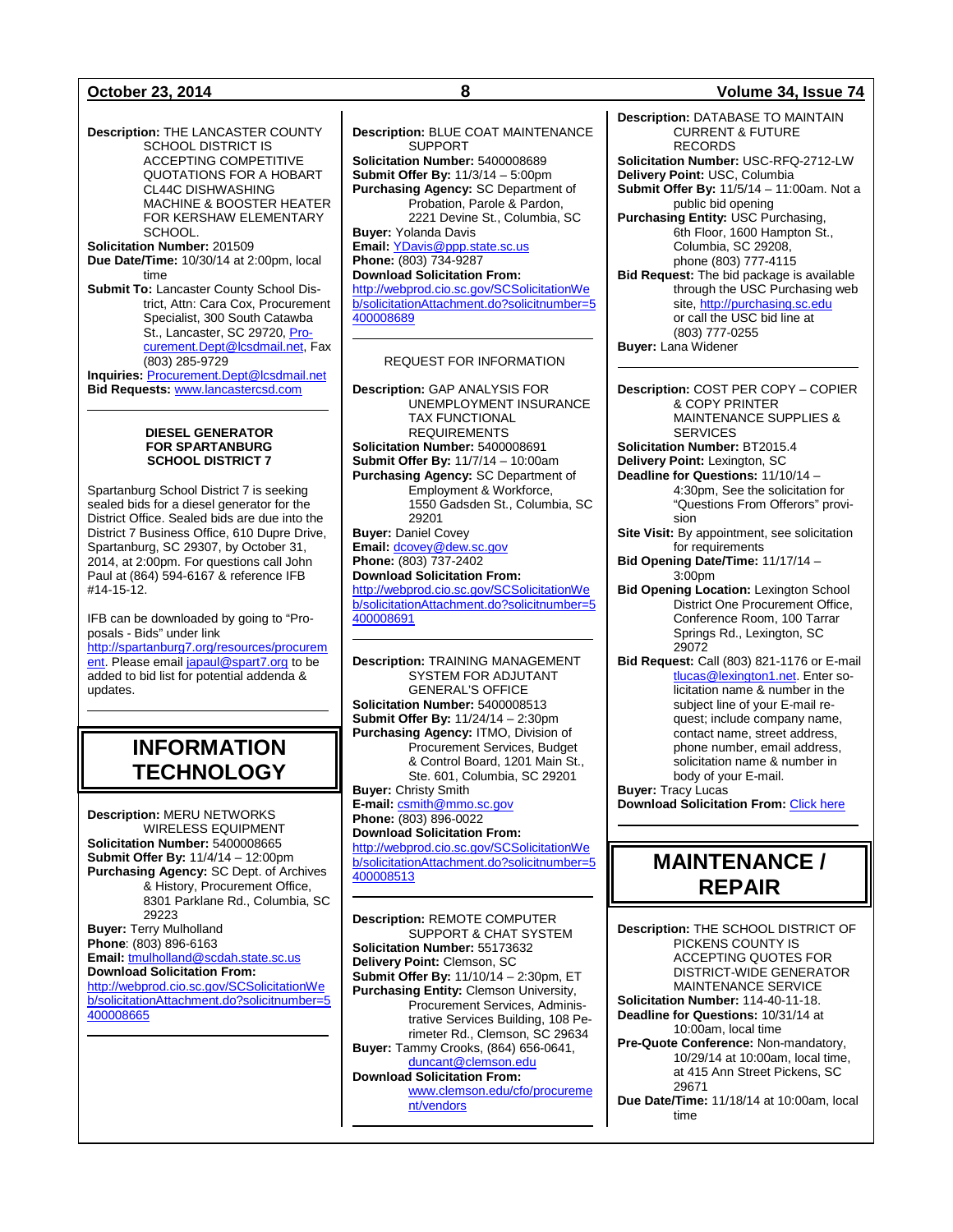**Submit to:** School District of Pickens County, Attn: Kate Wilson, Coordinator of Procurement, 1348 Griffin Mill Road, Easley, SC 29640, [Kate](mailto:Kate%20Wilson@pickens.k12.sc.us)  [Wilson@pickens.k12.sc.us](mailto:Kate%20Wilson@pickens.k12.sc.us) **Inquiries:** [Kate Wilson@pickens.k12.sc.us](mailto:Kate%20Wilson@pickens.k12.sc.us) **Bid Requests:** [www.pickens.k12.sc.us](http://www.pickens.k12.sc.us/)

**Description:** PROVIDE STAGE RIGGING, INSPECTION, REPAIR & MAINTENANCE SERVICES **Solicitation Number:** IFB 1415-23 **Delivery Point:** Conway, SC **Submit Offer By:** 11/10/14 – 3:00pm **Purchasing Agency:** Horry County Schools, 335 Four Mile Rd., Conway, SC 29526 **Direct Inquiries to Buyer:** Vicki Williams, phone (843) 488-6938 **Request Bid Package Via E-mail To:** Vicki Williams, iams@horrycountyschools.net **Download Solicitation From:** [http://apps.hcs.k12.sc.us/apps/pr](http://apps.hcs.k12.sc.us/apps/protrac) [otrac](http://apps.hcs.k12.sc.us/apps/protrac)

**Description:** MUNICIPAL CENTER ROOF REPAIRS **Solicitation Number:** Roof Repairs 10/20/14 **Delivery Point:** Clinton, SC **Site Visit:** Mandatory. To make an appointment, contact Tink Barnes, phone (864) 833-7500 or E-mail [tbarnes@cityofclintonsc.com](mailto:tbarnes@cityofclintonsc.com) **Submit Offer By:** Thursday, 11/6/14 – 3:00pm **Purchasing Agency:** City of Clinton, 211 North Broad St., Clinton, SC 29325 **Buyer:** Joey Meadors, (864) 833-7500[, jmea](mailto:jmeadors@cityofclintonsc.com)[dors@cityofclintonsc.com](mailto:jmeadors@cityofclintonsc.com) **Download Solicitation From:** [www.cityofclintonsc.com,](http://www.cityofclintonsc.com/) Click on "How Do I" tab.

## **MINOR CONSTRUCTION**

### *CANCELLATION*

**Project Name:** JESSAMINE COMMUNITY RESIDENCE – NEW FIRE ALARM SYSTEM **Project Number:** J16-9859-(S) **Agency/Owner:** South Carolina Dept. of Disabilities & Special Needs **Note:** The ad for this solicitation appeared in the 10/13/14 SCBO.

**Description:** FLOORING FOR RESTAURANT & BORDEAUX ROOM **Solicitation Number:** 5400008712 **Site Visit:** By appointment, contact Gerald Clanton or Todd Rexrode at (864) 391-2450

**Location:** Hickory Knob State Resort Park, 1591 Resort Dr., McCormick, SC 29835 **Submit Offer By:** 11/13/14 – 3:00pm **Purchasing Agency:** SC Dept. of Parks & Recreation Procurement Office, 1205 Pendleton St., Room 517, Columbia, SC 29201 **Buyer:** James "Jamie" Jackson **Email:** [jjackson@scprt.com](mailto:jjackson@scprt.com) **Phone:** (803) 734-1302 **Download Solicitation From:** [http://webprod.cio.sc.gov/SCSolicitationWe](http://webprod.cio.sc.gov/SCSolicitationWeb/solicitationAttachment.do?solicitnumber=5400008712) [b/solicitationAttachment.do?solicitnumber=5](http://webprod.cio.sc.gov/SCSolicitationWeb/solicitationAttachment.do?solicitnumber=5400008712) [400008712](http://webprod.cio.sc.gov/SCSolicitationWeb/solicitationAttachment.do?solicitnumber=5400008712)

**Project Name:** TOWN SQUARE RESURFACING **Project Number:** P027895 **Location:** 4th Avenue & Floyd Street **Bid Security Required:** No **Performance Bond Required:** Yes **Payment Bond Required:** Yes **Description of Project:** Resurfacing 600 LF roadway with 2 lifts of 1.5" Type C asphalt for a total of 3" to SCDOT specifications, including tack / prime, pavement markings, & shoulder grading. **Construction Cost Range:** \$20,000 to \$30,000 **Bid Due Date/Time:** 11/7/14 – 2:00pm **Place:** Ridgeland Town Hall, 1 Town Square, Ridgeland, SC **Agency/Owner:** Town of Ridgeland **Name & Title of Agency Coordinator:** R. Gregory Rushing, PE , Director of Planning & Engineering **Address:** 1 Town Square, PO Box 1119, Ridgeland, SC 29936 **Telephone:** (843) 726-7500 **Fax:** (843) 726-7525 **Email:** [grushing@ridgelandsc.gov](mailto:grushing@ridgelandsc.gov) **Hand Deliver Bids To:** 1 Town Square, Ridgeland, SC 29936 **Mail Bids To:** PO Box 1119, Ridgeland, SC 29936

## **SERVICES**

**Description:** REPAIR SOUND BARRIER WALL – RICHLAND COUNTY **Solicitation Number:** 5400008702 **Submit Offer By:** 11/10/14 – 5:00pm No public bid opening will be held **Purchasing Agency:** SC Department of Transportation, Procurement Office, Room 101, 955 Park St., Columbia, SC 29201 **Buyer:** Andy Bowman, CPPB **E-mail:** [bowmanae@scdot.org](mailto:bowmanae@scdot.org) **Phone:** (803) 737-1484 **Download Solicitation From:** [http://webprod.cio.sc.gov/SCSolicitationWe](http://webprod.cio.sc.gov/SCSolicitationWeb/solicitationAttachment.do?solicitnumber=5400008702) [b/solicitationAttachment.do?solicitnumber=5](http://webprod.cio.sc.gov/SCSolicitationWeb/solicitationAttachment.do?solicitnumber=5400008702) [400008702](http://webprod.cio.sc.gov/SCSolicitationWeb/solicitationAttachment.do?solicitnumber=5400008702)

## **October 23, 2014 9 Volume 34, Issue 74**

**Description:** SIDEWALK CURB & GUTTER—RICHLAND COUNTY **Solicitation Number:** 5400008700 **Submit Offer By:** 12/3/14 – 10:00am **Purchasing Agency:** SC Department of Transportation, Procurement Office, Room 101, 955 Park St., Columbia, SC 29201 **Buyer:** Andy Bowman, CPPB **E-mail:** [bowmanae@scdot.org](mailto:bowmanae@scdot.org)

**Phone:** (803) 737-1484 **Download Solicitation From:**

[http://webprod.cio.sc.gov/SCSolicitationWe](http://webprod.cio.sc.gov/SCSolicitationWeb/solicitationAttachment.do?solicitnumber=5400008700) [b/solicitationAttachment.do?solicitnumber=5](http://webprod.cio.sc.gov/SCSolicitationWeb/solicitationAttachment.do?solicitnumber=5400008700) [400008700](http://webprod.cio.sc.gov/SCSolicitationWeb/solicitationAttachment.do?solicitnumber=5400008700)

**Description:** BRIDGE DECK & JOINT REPAIR—RICHLAND COUNTY **Solicitation Number:** 5400008720 **Submit Offer By:** 11/10/14 – 10:00am **Purchasing Agency:** SC Department of Transportation, Procurement Office, Room 101, 955 Park St., Columbia, SC 29201 **Buyer:** Andy Bowman, CPPB **E-mail:** [bowmanae@scdot.org](mailto:bowmanae@scdot.org) **Phone:** (803) 737-1484 **Download Solicitation From:** [http://webprod.cio.sc.gov/SCSolicitationWe](http://webprod.cio.sc.gov/SCSolicitationWeb/solicitationAttachment.do?solicitnumber=5400008720) [b/solicitationAttachment.do?solicitnumber=5](http://webprod.cio.sc.gov/SCSolicitationWeb/solicitationAttachment.do?solicitnumber=5400008720) [400008720](http://webprod.cio.sc.gov/SCSolicitationWeb/solicitationAttachment.do?solicitnumber=5400008720)

**Description:** CARPET REPLACEMENT FOR D.M.H. PATRICK B. HARRIS PSYCHIATRIC **HOSPITAL Solicitation Number:** 5400007827 **Pre-Bid Conf.:** 11/5/14 – 11:00am **Location:** Patrick B. Harris Psychiatric Hospital, 130 Hwy 252, Anderson, SC 29621 **Submit Offer By:** 11/18/14 – 3:15pm **Purchasing Agency:** SC Dept. of Mental Health, Procurement Office, 2414 Bull St., Columbia, South Carolina 29201 **Buyer:** Julia Scott **E-mail:** [Jas02@scdmh.org](mailto:Jas02@scdmh.org) **Phone:** (803) 898-8481

**Download Solicitation From:** [http://webprod.cio.sc.gov/SCSolicitationWe](http://webprod.cio.sc.gov/SCSolicitationWeb/solicitationAttachment.do?solicitnumber=5400007827) [b/solicitationAttachment.do?solicitnumber=5](http://webprod.cio.sc.gov/SCSolicitationWeb/solicitationAttachment.do?solicitnumber=5400007827)

[400007827](http://webprod.cio.sc.gov/SCSolicitationWeb/solicitationAttachment.do?solicitnumber=5400007827)

**Description:** BRUSH MANAGEMENT WITHIN THE RIGHT OF WAY IN RICHLAND COUNTY **Solicitation Number:** 5400008678 **Pre-Bid Conf.:** 11/19/14 – 10:00am **Location:** SCDOT Richland Maintenance Office, 7201 Fairfield Rd., Columbia, SC 29203 **Submit Offer By:** 12/3/14 – 10:00am **Purchasing Agency:** SC Department of Transportation, Procurement Office, Room 101, 955 Park St., Columbia, SC 29201 **Buyer:** Andy Bowman, CPPB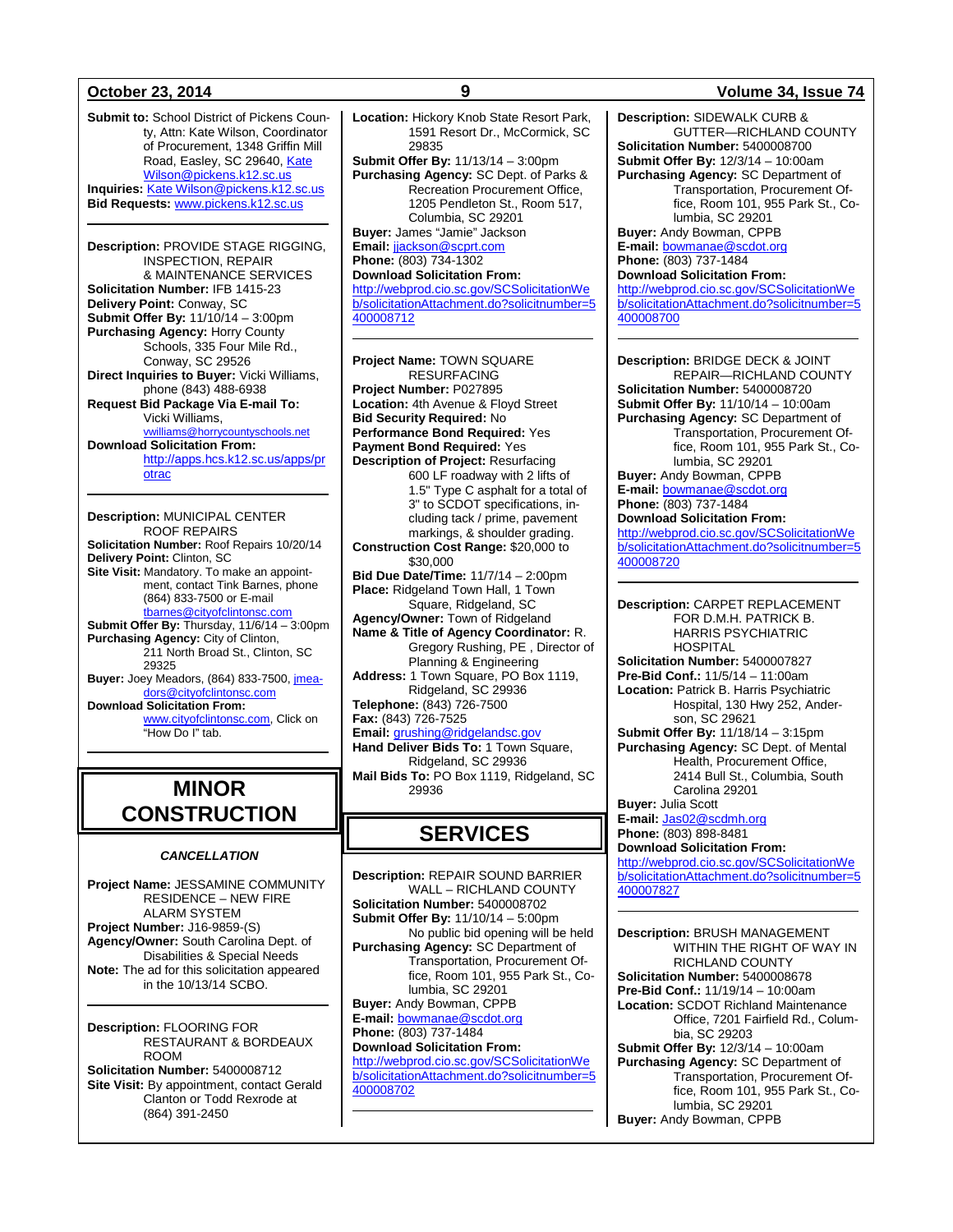**E-mail:** [bowmanae@scdot.org](mailto:bowmanae@scdot.org) **Phone:** (803) 737-1484 **Download Solicitation From:** [http://webprod.cio.sc.gov/SCSolicitationWe](http://webprod.cio.sc.gov/SCSolicitationWeb/solicitationAttachment.do?solicitnumber=5400008678) [b/solicitationAttachment.do?solicitnumber=5](http://webprod.cio.sc.gov/SCSolicitationWeb/solicitationAttachment.do?solicitnumber=5400008678) [400008678](http://webprod.cio.sc.gov/SCSolicitationWeb/solicitationAttachment.do?solicitnumber=5400008678)

**Description:** PROVIDE & INSTALL INTERIOR SIGNAGE FOR COLLEGE OF NURSING **Solicitation Number:** RFQ4909-10/31/14- 9477-I **Submit Offer By:** 10/31/14 – 2:00pm **Purchasing Agency:** Medical University of SC, 19 Hagood Ave., Ste. 408, Charleston, SC 29425 **Buyer:** Debra Cannon, phone (843) 792-8965, emai[l cannonda@musc.edu](mailto:cannonda@musc.edu) **Download Solicitation From:** [Click Here](http://academicdepartments.musc.edu/vpfa/finance/purchasingap/solicit-awards/bids.htm)

**Description:** SALARY STUDY **Solicitation Number:** NETCSS **Delivery Point:** HR Dept., Cheraw, SC **Submit Offer By:** 12/15/14 – 4:00pm **Purchasing Entity:** Northeastern Technical College, 1201 Chesterfield Hwy, Cheraw, SC **Direct Inquiries To:** Donna Chavis, HR Director, (843) 921-6908 or [dchavis@netc.edu](mailto:dchavis@netc.edu) **Buyer:** Cynthia Sellers, [cysellers@netc.edu](mailto:cysellers@netc.edu) **Telephone:** (843) 921-6949

**Description:** MEDICAL TRANSCRIPTION SERVICES FOR D.H.E.C. REGION 2 – GREENVILLE **Solicitation Number:** 5400008529 **Submit Offer By:** 10/30/14 – 2:30pm **Purchasing Agency:** SC Department of Health & Environmental Control, Business Management, Columbia Mills Building, 301 Gervais St., Columbia, SC 29201 **Buyer:** Francine Threatt-Miller **Email:** [millerft@dhec.sc.gov](mailto:millerft@dhec.sc.gov) **Phone:** (803) 898-3469 **Download Solicitation From:** [http://webprod.cio.sc.gov/SCSolicitationWe](http://webprod.cio.sc.gov/SCSolicitationWeb/solicitationAttachment.do?solicitnumber=5400008529) [b/solicitationAttachment.do?solicitnumber=5](http://webprod.cio.sc.gov/SCSolicitationWeb/solicitationAttachment.do?solicitnumber=5400008529) [400008529](http://webprod.cio.sc.gov/SCSolicitationWeb/solicitationAttachment.do?solicitnumber=5400008529)

**Description:** PROVIDE CHARTER BUS TRANSPORTATION FOR FRANCIS MARION UNIVERSITY SPRING SPORTS **Solicitation Number:** RFQ-2219 **Delivery Point:** Florence, SC **Submit Offer By:** 10/10/14 – 2:00pm, local time **Purchasing Agency:** Francis Marion University, Purchasing Office, Room 102, Stokes Administration Building, 4822 East Palmetto St., Florence, SC 29506

**Direct Inquiries to Buyer:** Eric L. Garris, phone (843) 661-1134, E-mai[l EGarris@fmarion.edu](mailto:EGarris@fmarion.edu) **Download Solicitation From:** [http://www.fmarion.edu/about/soli](http://www.fmarion.edu/about/solicitationsandawards)

[citationsandawards](http://www.fmarion.edu/about/solicitationsandawards)

### INVITATION FOR BIDS

**Solicitation Number:** IFB No. 4908-15J **Description of Work:** INSTALLATION OF RESIDENTIAL SEPTIC **SYSTEMS Due Date for Written Questions:** 10/28/14 – 5:00pm. Fax number is (843) 958-4758 or send E-mail to [ajenkins@charlestoncounty.org](mailto:ajenkins@charlestoncounty.org) **Due Date/Time:** 11/5/14 – 3:00pm **Location:** Charleston County Procurement Dept., 4045 Bridge View Dr., Ste. B250, North Charleston, SC 29405 **Download Solicitation From:** [Click Here](http://www.charlestoncounty.org/departments/procurement/current-bids.php) This solicitation does not commit the County of

Charleston to award a contract, to pay any cost incurred in the preparation of applications submitted, or to procure or contract for the services.

The County reserves the right to accept or reject any, all or any part of applications received as a result of this request, or to cancel in part or in its entirety this Invitation for Bids if it is in the best interest of the County to do so. The County will be the sole judge as to whether bids submitted meet all requirements contained in this solicitation.

**Description:** TIRE REPAIRS & MAINTENANCE – TERM CONTRACT **Solicitation Number:** C15012 – 11/20/14K **Delivery Point:** Lexington County **Submit Offer By:** 11/20/14 – 3:00pm, ET **Purchasing Entity:** Lexington County Procurement Office, County Administration Building, 212 South Lake Dr., Ste. 503, Lexington, SC 29072 **Direct Inquiries To:** Kay Keisler

**Telephone:** (803) 785-8166 **E-mail:** [kkeisler@lex-co.com](mailto:kkeisler@lex-co.com)

**Download Solicitation From:** [Click here](http://www.lex-co.sc.gov/departments/DeptIQ/procurement/Pages/BidOpportunities.aspx)

**Description:** STRAIGHT WOODEN COURTROOM BENCHES (PEWS) FOR SUMMARY COURT

**Specifics:** Twelve (12) units at a length of 12'6", & two (2) additional units at a length of 9'6". Hardwood construction shall be of Red Oak with a Cherry stain which will match the judge's bench (to be provided by others). The County will consider installation as an Add / Option.

**Solicitation Number:** 14-088 **Delivery Point:** Pawleys Island, SC **Submit Offer By:** 11/12/14 – 3:00pm

### **October 23, 2014 10 Volume 34, Issue 74**

**Purchasing Agency:** Georgetown County Old Courthouse, Ste. 239, (Purchasing Conference Room), 129 Screven St., Georgetown, SC 29440

**Inquiries To:** Written questions only will receive a response by addendum & should be faxed or e-mailed to Kyle Prufer, Purchasing Official, a[t kprufer@gtcounty.org](mailto:kprufer@gtcounty.org) or Fax (843) 545-3500 **Buyer:** Kyle Prufer, (843) 545-3082 **Download Solicitation From:** 

> [http://www.georgetowncountysc.o](http://www.georgetowncountysc.org/purchasing/CurrentBids.html) [rg/purchasing/CurrentBids.html](http://www.georgetowncountysc.org/purchasing/CurrentBids.html)

### **GYM MEMBERSHIP SERVICES FOR CITY OF CHARLESTON**

REQUEST FOR PROPOSALS

**Solicitation Number:** 14-P035R.

The City of Charleston is accepting proposals for Gym Membership.

The City will receive proposals until November 17, 2014, at 12:00pm at 145 King St., Ste. 104, Charleston, SC 29401.

The solicitation may be obtained by submitting a request to Robin B. Robinson, E-mail [robinsonr@charleston-sc.gov](mailto:robinsonr@charleston-sc.gov) or by fax to (843) 720-3872 or by going to our web site, [www.charleston-sc.gov](http://www.charleston-sc.gov/) – look under Bidline.

**Agency:** City of Charleston, Procurement Division, 145 King St., Ste. 104, Charleston, SC 29401.

**Telephone:** (843) 724-7312.

### **WASTE TIRE COLLECTION & RECYCLING SERVICES FOR FLORENCE COUNTY**

RFP NO. 13-14/15

Florence County is accepting proposals from qualified vendors to provide waste tire collection & recycling services for twelve (12) manned convenience center sites & one old landfill site in Florence County.

Sealed proposals will be received by the Florence County Procurement Office located at the County Complex, 180 N. Irby Street, Room B-5, Florence, South Carolina.

Proposal Submission Deadline: Monday, November 10, 2014 at 3:00pm, ET

The request for proposal document & any/all addendums that may be issued in accordance with this RFP may be obtained from the Florence County Procurement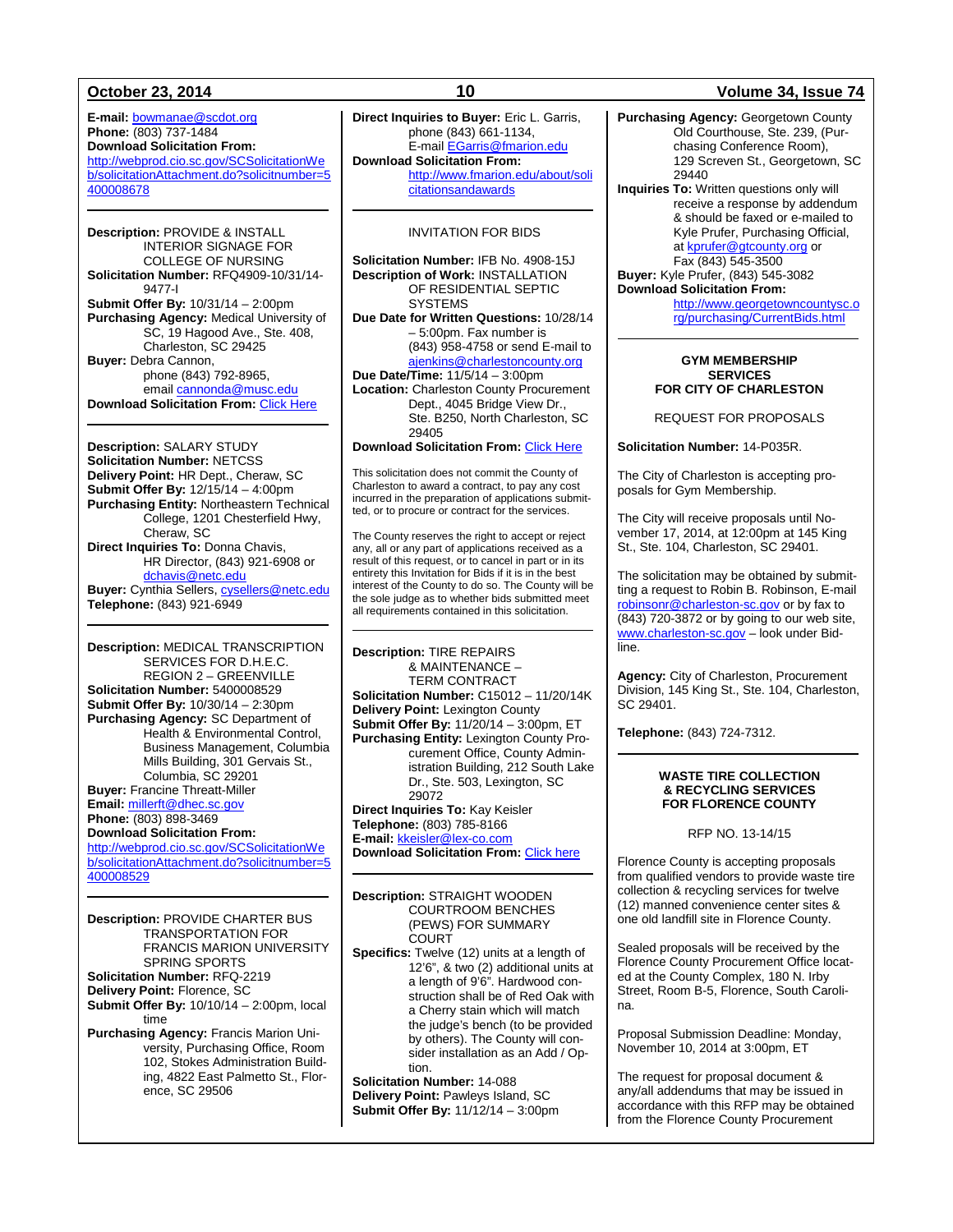Office, by e-mailing [pfletch](mailto:pfletcher@florenceco.org)[er@florenceco.org](mailto:pfletcher@florenceco.org) or by visiting the Florence County public bids web page at <http://www.florenceco.org/> for 13-14/15:

The successful firm must be registered in the state of South Carolina to perform this type of service.

Florence County reserves the right to cancel this solicitation at any time without prior notice.

### **REMOVAL, HAULING, & RECYCLING OF WASTE TIRES FOR CALHOUN COUNTY**

Pre-Bid Meeting Date: November 12, 2014 at 10:30am

Bid Opening Date & Time: November 20, 2014 at 1:30pm

You are invited to submit proposals in accordance with the requirements of the above referenced invitation. It is required that your bids be submitted to & received by Three Rivers Solid Waste Authority (TRSWA) at its offices located at 9900 Atomic Road, Jackson, SC 29831 no later than 1:30pm, local time, November 20, 2014. Proposal package may be obtained by contacting Lib Scott at **Scott@trswa.org**, by calling (803) 295-4755, or by visiting our website a[t www.trswa.org.](http://www.trswa.org/)

This solicitation does not commit TRSWA to award a contract, to pay any costs incurred in the preparation of any proposal, or to procure or contract for services.

Project: UTILITY AUDITING SERVICES – TERM CONTRACT, RFP # 11-12-2014

The County of Edgefield is accepting proposals for utility auditing services. Sealed proposal packages must be received no later than 1:00pm, on Wednesday, November 12, 2014, at the Edgefield County Administration Building, 124 Courthouse Square, Edgefield, SC. Neither late nor faxed proposals will be accepted. Proposal number, company information & license information must be noted on outside of a sealed proposal package.

Contact person is Lynn Strom, County Administrator, (803) 637-4000 or [lstrom@edgefieldcounty.sc.gov.](mailto:lstrom@edgefieldcounty.sc.gov)

The proposal package is available at Click [Here.](http://www.edgefieldcounty.sc.gov/Pages/RFPs%20and%20Bids.aspx)

### **REHABILITATE WET WELLS & INFLUENCE STRUCTURES**

BID NO. 2014-030JK

The City of North Myrtle Beach requests sealed bids to furnish materials & labor to rehabilitate wet wells & influence structures at the Ocean Drive Wastewater Treatment Facility. For bid documents or info, call (843) 280-5660 or emai[l jlknorr@nmb.us.](mailto:jlknorr@nmb.us)

A mandatory pre-bid meeting will be held on Monday, November 10, 2014, at 9:00am, at 1120 2nd Ave. South, North Myrtle Beach, SC.

Sealed bids are due no later than 2:00pm, November 20, 2014, at the Support Services Building, 1120 2nd Ave South, North Myrtle Beach, SC.

The City of North Myrtle Beach reserves the right to waive informalities & to accept or reject any or all bids, & to award the contract in its best interests.

## **SUPPLIES**

**Description:** BULK DOMESTIC LIMESTONE **Solicitation Number:** 5400008680 **Submit Offer By:** 10/30/14 – 10:00am **Purchasing Agency:** SC Department of Corrections, Purchasing Branch, 4420 Broad River Rd., Columbia, SC 29210 **Buyer:** Jonathan Eckstrom **Phone:** (803) 896-1934 **E-mail:** [eckstrom.jonathan@doc.sc.gov](mailto:eckstrom.jonathan@doc.sc.gov) **Download Solicitation From:** [http://webprod.cio.sc.gov/SCSolicitationWe](http://webprod.cio.sc.gov/SCSolicitationWeb/solicitationAttachment.do?solicitnumber=5400008680) [b/solicitationAttachment.do?solicitnumber=5](http://webprod.cio.sc.gov/SCSolicitationWeb/solicitationAttachment.do?solicitnumber=5400008680) [400008680](http://webprod.cio.sc.gov/SCSolicitationWeb/solicitationAttachment.do?solicitnumber=5400008680)

**Description:** PAPER BAGS **Solicitation Number:** 5400008653 **Submit Offer By:** 11/3/14 – 10:00am **Purchasing Agency:** SC Department of Corrections, Purchasing Branch, 4420 Broad River Rd., Columbia, SC 29210 **Buyer:** Jonathan Eckstrom **Phone:** (803) 896-1934 **E-mail:** [eckstrom.jonathan@doc.sc.gov](mailto:eckstrom.jonathan@doc.sc.gov) **Download Solicitation From:** [http://webprod.cio.sc.gov/SCSolicitationWe](http://webprod.cio.sc.gov/SCSolicitationWeb/solicitationAttachment.do?solicitnumber=5400008653) [b/solicitationAttachment.do?solicitnumber=5](http://webprod.cio.sc.gov/SCSolicitationWeb/solicitationAttachment.do?solicitnumber=5400008653) [400008653](http://webprod.cio.sc.gov/SCSolicitationWeb/solicitationAttachment.do?solicitnumber=5400008653)

### **October 23, 2014 11 Volume 34, Issue 74**

**Description:** 5,500-GALLON CAPTOR CONTAINMENT TANK – SUMTER **Solicitation Number:** 5400008721

**Submit Offer By:** 11/13/14 – 5:00pm. Not a public bid opening

**Purchasing Agency:** SC Department of Transportation, Procurement Office, Room 101, 955 Park St., Columbia, SC 29201

**Buyer:** Andy Bowman, CPPB **E-mail:** [bowmanae@scdot.org](mailto:bowmanae@scdot.org)

**Phone:** (803) 737-1484 **Download Solicitation From:**

[http://webprod.cio.sc.gov/SCSolicitationWe](http://webprod.cio.sc.gov/SCSolicitationWeb/solicitationAttachment.do?solicitnumber=5400008721) [b/solicitationAttachment.do?solicitnumber=5](http://webprod.cio.sc.gov/SCSolicitationWeb/solicitationAttachment.do?solicitnumber=5400008721) [400008721](http://webprod.cio.sc.gov/SCSolicitationWeb/solicitationAttachment.do?solicitnumber=5400008721)

**Description:** ENTOMOLOGICAL **SUPPLIES Solicitation Number:** 55484512 **Submit Offer By:** 10/30/14 – 11:00am, ET. Not a public bid opening **Purchasing Entity:** Clemson University, Procurement Services, Administrative Services Building, 108 Silas N. Pearman Blvd., Clemson, SC 29634 **Direct Inquiries to Buyer:** Jody R. Burgess, phone (864) 650-8050, E-mai[l jodyb@clemson.edu](mailto:jodyb@clemson.edu) **Download Solicitation From:**

[www.clemson.edu/cfo/procureme](http://www.clemson.edu/cfo/procurement/vendors) [nt/vendors](http://www.clemson.edu/cfo/procurement/vendors)

**Description:** MUSCULAR TORSO MODELS **Solicitation Number:** SCC-316 **Submit Offer By:** 10/30/14 – 2:00pm **Purchasing Agency:** Spartanburg Community College, Room 243, Ledbetter Building, Business I-85 & New Cut Road, Spartanburg, SC 29303 **Buyer:** Tami Steed**,** (864) 592-4671, [steedt@sccsc.edu](mailto:steedt@sccsc.edu)

**Download Solicitation From:** [www.sccsc.edu/purchasing-](http://www.sccsc.edu/purchasing-solicitations)

[solicitations](http://www.sccsc.edu/purchasing-solicitations)

**Description:** PROVIDE & DELIVER HADCO OUTDOOR LIGHT FIXTURES **Solicitation Number:** RFQ-141017-AR **Submit Offer By:** 11/6/14 – 2:00pm. Not a public bid opening **Purchasing Agency:** Coastal Carolina University Purchasing Department, 642 Century Circle, Conway, SC 29526 **Direct Inquiries to Buyer:** Annette Roberts, phone (843) 349-2161 or E-mail [aroberts@coastal.edu](mailto:aroberts@coastal.edu) **Download Solicitation From:** [http://www.coastal.edu/procurement/current](http://www.coastal.edu/procurement/currentsolicitations.html) [solicitations.html](http://www.coastal.edu/procurement/currentsolicitations.html)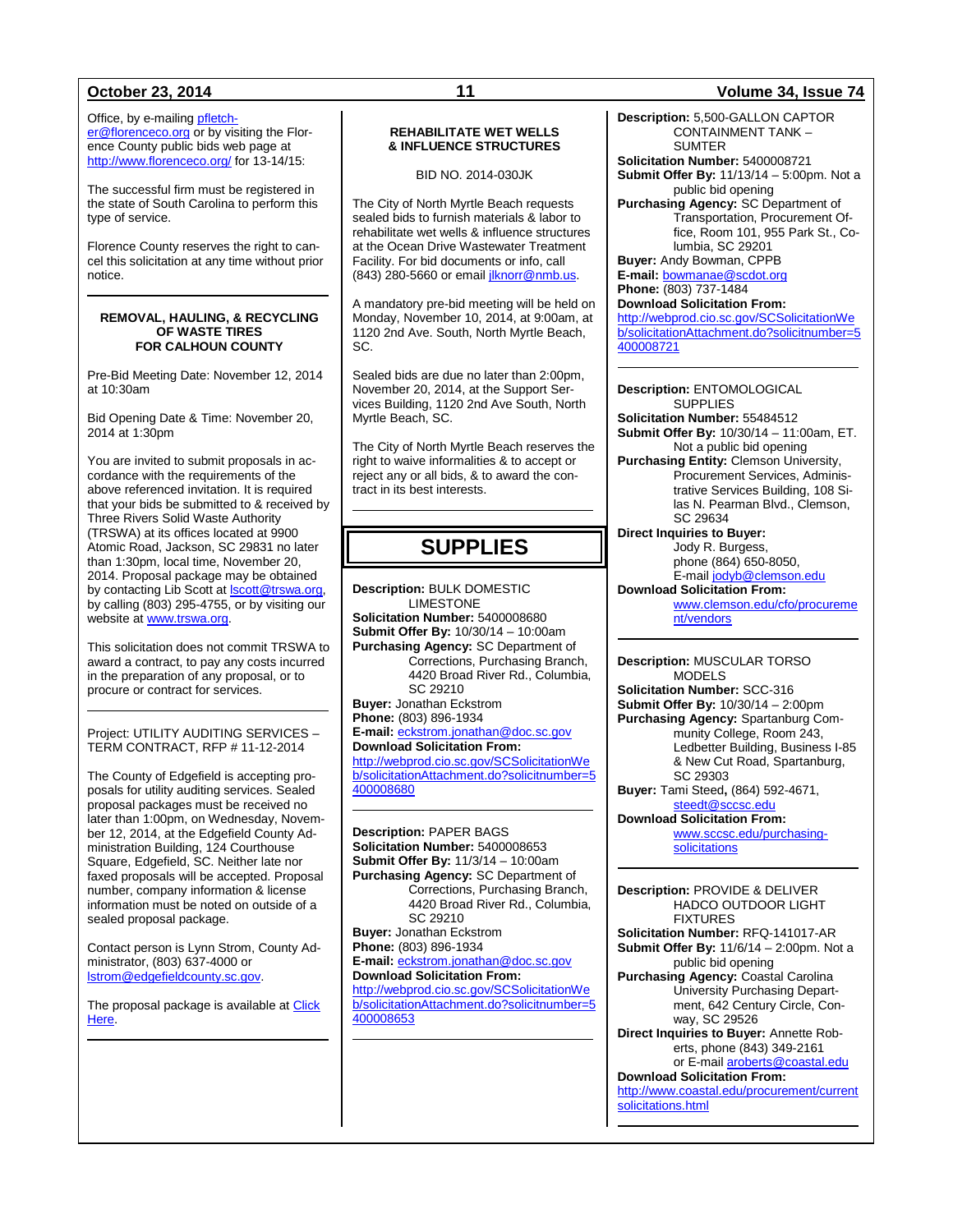**Description:** WINDOW POSTERS / CLINGS **Solicitation Number:** "Lucky for Life" Window Posters / Clings FY15 RFQ **Delivery Point:** Columbia **Submit Offer By:** Friday, 11/7/14 – 4:00pm. Not a public bid opening **Purchasing Agency:** SC Education Lottery, 1333 Main St., Ste. 400, Columbia, SC 29201-3377 **Buyer:** SC Education Lottery - Procurement **Telephone:** (803) 737-2002 **Fax:** (803) 737-0047 **E-mail:** [procurement@sclot.com](mailto:procurement@sclot.com) **Download Solicitation From:** [http://www.sceducationlottery.co](http://www.sceducationlottery.com/lottery/procurement.aspx) [m/lottery/procurement.aspx](http://www.sceducationlottery.com/lottery/procurement.aspx) **Description:** STEEL PAN DRUMS

FOR IRMO HIGH SCHOOL **Solicitation Number:** 2015-012 **Delivery Point:** Irmo High School, 6671 St. Andrews Rd., Columbia, SC 29212 **Submit Offer By:** 11/11/14 – 11:00am **Purchasing Agency:** School District 5 of

Lexington / Richland Counties, 1020 Dutch Fork Rd., Irmo, SC 29063 **Direct Inquiries/Bid Request to Buyer:**

Bruce Shealy, Coordinator of Purchasing, phone (803) 476-8148, E-mail [bgshealy@lexrich5.org](mailto:bgshealy@lexrich5.org)

**Description:** WEIGHT SUPPLIES & ACCESSORIES FOR CHAPIN HIGH SCHOOL **Solicitation Number:** 2015-010 **Delivery Point:** Chapin High School, 300 Columbia Ave., Chapin, SC 29036 **Submit Offer By:** 11/6/14 – 11:00am

**Purchasing Agency:** School District 5 of Lexington / Richland Counties, 1020 Dutch Fork Rd., Irmo, SC 29063

**Direct Inquiries/Bid Request to Buyer:** Bruce Shealy, Coordinator of Purchasing, phone (803) 476-8148, E-mail [bgshealy@lexrich5.org](mailto:bgshealy@lexrich5.org)

### **CHEMICALS FOR GROUND WATER, SURFACE WATER & WASTEWATER PLANTS**

### INVITATION TO BID NO. 2014-38

The City of Florence is accepting bids from qualified bidders to for chemicals to be delivered to our ground water, surface water, & wastewater plants.

Bid Opening Date/Time: November 13, 2014 at 2:00pm.

Location for the Receipt of Bids: City of Florence City Center, Purchasing / Contracting Office, 324 West Evans Street, 3rd Floor, Florence, SC 29501

The Invitation To Bid document can be found at **Click Here**, or can be obtained by contacting Lynwood F. Givens at [lgiv](mailto:lgivens@cityofflorence.com)[ens@cityofflorence.com](mailto:lgivens@cityofflorence.com) or by fax at (843) 665-3111.

Mailing Address: City of Florence, Office of Purchasing & Contracting, 324 West Evans Street, Florence, SC 29501

The City of Florence welcomes & encourages submissions from minority & woman owned businesses. Please indicate that you are a minority or woman owned business with your request for bid documents.

This solicitation does not commit the City of Florence to award a contract, to pay any costs incurred in the preparation of a bid, or to procure or contract for services. The City of Florence reserves the right to reject any & all responses, to cancel this solicitation, & to make an award deemed in its own best interest.

## **AUDITING SERVICES**

### **RICHLAND COUNTY**

REQUEST FOR PROPOSAL RC-611-P-2015

Richland County is requesting proposals from qualified firms for annual Financial Audit Services

Sealed proposals clearly marked "RC-611- P-2015; Financial Audit Services," shall be accepted by the Office of Procurement, located at 2020 Hampton Street, Ste. 3064, Columbia SC 29204-1002, until 3:00pm, local time, Tuesday, November 18, 2014. Proposals shall not be accepted after the above date & time.

Solicitation packages may be obtained by accessing the Procurement website at [http://www.richlandonline.com/departments/](http://www.richlandonline.com/departments/proment/index.asp) [proment/index.asp](http://www.richlandonline.com/departments/proment/index.asp) or by emailing Richland County Solicitations at resolicita[tions@rcgov.us,](mailto:rcsolicitations@rcgov.us) attention Christy Swofford, Assistant Director – Procurement & Contracting.

### **DARLINGTON COUNTY COMMUNITY ACTION AGENCY**

The Darlington County Community Action Agency Board of Commissioners is requesting bid proposals for audit services for Fiscal Year Ending: December31, 2014, December 31, 2015, & December 31, 2016.

### **October 23, 2014 12 Volume 34, Issue 74**

For a copy of the Request for Proposal, contact Dr. Ernest K. Nicholson, Executive Director, at 904 S. 4th Street, Hartsville, SC 29550, or call (843) 332 -1135, Ext. 105, for further information.

All proposals must be submitted at 904 S. 4th Street, Hartsville, SC, no later than Friday, December 5, 2014, by 5:00pm.

## **FOR SALE**

### **S.C. SURPLUS PROPERTY**

Public Auction Number: 141105

A public auction will be held at 9:00am on Wednesday, November 5, 2014.

Property in lots, including vehicles, will be auctioned. Other lots may be added or withdrawn.

Location: SC Surplus Property, 1441 Boston Ave., W Columbia, SC

Contact: Customer Service, (803) 896-6880

Inspection: Tuesday, November 4, 2014, from 9:00am to 3:30pm & Wednesday, November 5, 2014, from 8:00am to 8:45am

### **HOUSE & REAL PROPERTY IN WALHALLA, SC**

Oconee County will accept bids for the Sale of House & Real Property located at 502 E. Main St., Walhalla, SC, until Tuesday, January 14, 201, at 2:00pm, EST; at which time they will be publicly opened.

Site Visit: There will be four (4) site visits for viewing the real property, including the improvements. The dates are as follows:

- Tuesday, October 28, 2014 from 2:00pm to 4:00pm
- Thursday, November 20, 2014 from 10:00am to 12:00pm
- Tuesday, December 9, 2014 from 2:00pm to 4:00pm
- Tuesday, January 6, 2015 from 10:00am to 12:00pm

Specifications may be obtained from Oconee County Procurement Office, 415 S. Pine Street, Room 100, Walhalla, SC 2969,1 or at the County's website, Click [Here.](http://www.oconeesc.com/Departments/KZ/Procurement.aspx)

Oconee County reserves the right to reject any or all bids, to waive any technicalities & informalities, & to accept the bids deemed to be in the best interest of the County.